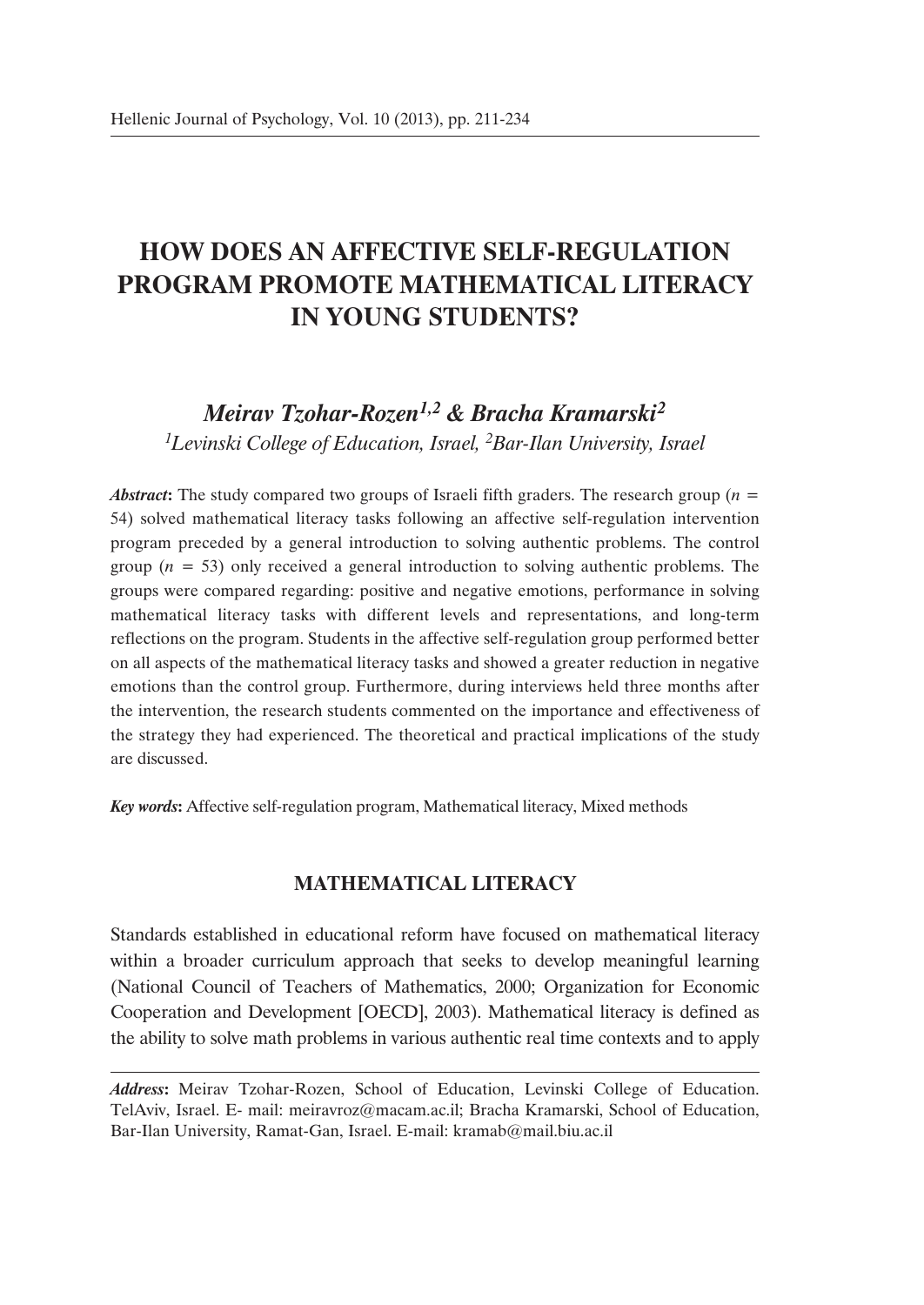mathematical reasoning by describing, modeling, explaining, and predicting real-life phenomena (OECD, 2003).

With mathematical literacy tasks, students tackle authentic problems of varying complexities. These problems (a) are often presented in story form, (b) contain mathematical data, (c) are solvable in different ways, (d) are based on different types of mathematical knowledge (such as symbols or patterns) and skills (such as strategies and representations), and (e) justification is often required. In order to solve authentic problems students need to translate them into mathematical steps (such as using calculations), apply the solution to the real-world original context, and finally interpret and validate the results (OECD, 2003).

Students often view these multi-processes difficult (OECD, 2003). This is especially true for low achievers who have difficulties understanding the texts of mathematical problems because they have difficulties with reading and comprehension anyway. These students also have difficulty seeing the alternative ways that exist to solve math problems. They also lack confidence when calculating and verifying solutions (Desoete, Roeyers, & De Clercq, 2003; Schoenfeld, 1992) and find it hard to distinguish between relevant and irrelevant information in authentic texts (Verschaffel, Greer, & De Corte, 2000). Even high achievers have difficulty solving authentic problems, that is, difficulty applying their knowledge to authentic problems presented in unfamiliar real-life contexts (OECD, 2003). Researchers (including Schoenfeld, 1992; Verschaffel et al., 2000) have also shown that students' problem-solving failures do not always stem from a lack of mathematical knowledge but arise rather from the ineffective activation of their knowledge since they lack the metacognitive skills needed to control, monitor, and reflect on their solution processes.

As a result of these cognitive / metacognitive difficulties, many students develop negative feelings towards mathematics, which hamper their learning processes and achievements (Artino, 2009; Duckworth, Akerman, MacGregor, Satler, & Vorhaus, 2009; Efklides & Petkaki, 2005). As we will see, self-regulated learning serves as an effective means of coping with these difficulties. Self-regulated learning is an active, constructive process involving the components: cognition / metacognition, motivation / emotions, and behavior. Self-regulated learning allows learners to determine their own learning goals, and to try to monitor, regulate, and control them, while being guided and constrained by the goals and contextual features of learning environment (Pintrich, 2000).

Until now, mathematical literacy interventions have focused on the metacognitive component of self-regulated learning. They found that metacognitive self-regulation can improve achievement in adult learners (Kramarski, Mevarech, & Liberman, 2001;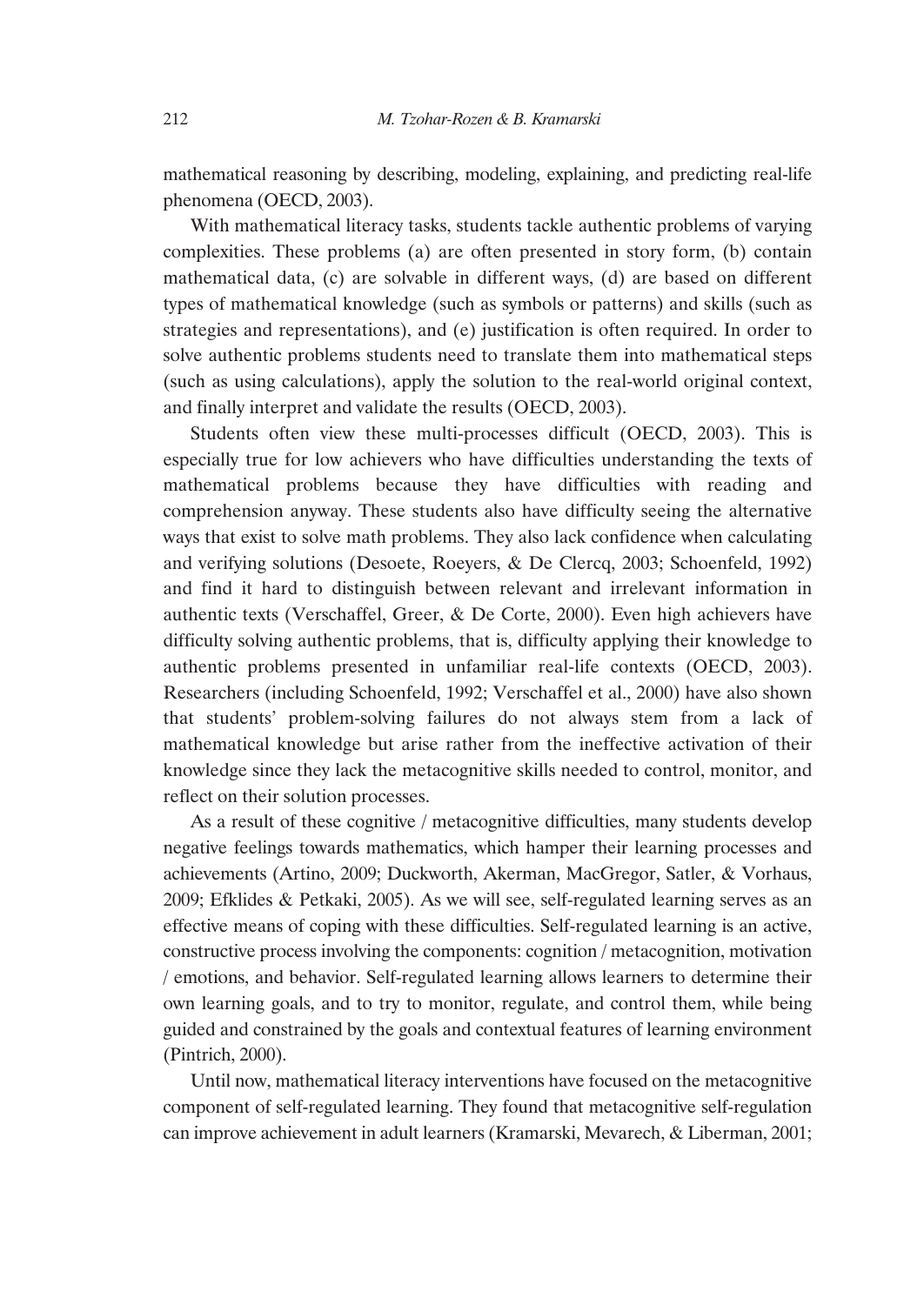Kramarski & Mizrachi, 2006). The present research focused on the emotional component of self-regulated learning and developed an affective self-regulation intervention aimed at enhancing mathematical literacy among young learners.

#### *Emotions and learning*

The definition of emotion employed here is based on Rosenberg's (1998) analysis. Rosenberg stresses the different intensities and durations of moods and emotions: moods last longer and emotions are characterized as episodes that are brief though intense.

A combination of different emotions and moods usually make up the more general constructs of "positive" and "negative" affect. These two broad, and for the most part, uncorrelated factors, can be reliably identified as the dominant features of emotional experience.

As noted earlier, research in recent years has highlighted the impact of emotions on learning. Affect guides and regulates cognitive and motivational systems (Olafson & Ferraro, 2001; Pintrich, 2003). It also affects working memory load by using cognitive resources that could be devoted to the academic task. There is a number of ways that emotions affect cognitive processing: they create emphases on attention and memory; they activate action tendencies, and they are considered functional and as playing a key part in the coping and adaptation of human beings (Zan, Brown, Evans, & Hannula, 2006).

Emotions can also influence certain aspects of self-regulation, including strategy selection. Experimental mood research shows in particular that negative affect can cause more analytical, detailed, careful, and inflexible ways of processing information, whereas positive affect can generate creative, flexible and holistic thinking which is beneficial for heuristic processing (Fiedler, 2001; Linnenbrink  $\&$ Pintrich, 2002; Pintrich, 2003). Indeed, many of the studies on emotions and mathematics highlight this subject as deserving special attention. Meta-analytic studies have demonstrated that these negative attitudes and emotions have farreaching consequences. These consequences include avoiding mathematics (Hembree, 1990), stress (Tobias, 1978) and feelings of hopelessness (Verschaffel et al., 2000), at different stages of the solution process (Zeidner, 1998). Researchers have found that these symptoms already appear in elementary school children and peak in grades 5-6 (Pekrun, Frenzel, Götz, & Perry, 2007).

As noted above, an affective self-regulation program was developed to help alleviate these difficulties and address their implications for the solution of mathematical literacy tasks. The aim of the present study was to develop an affective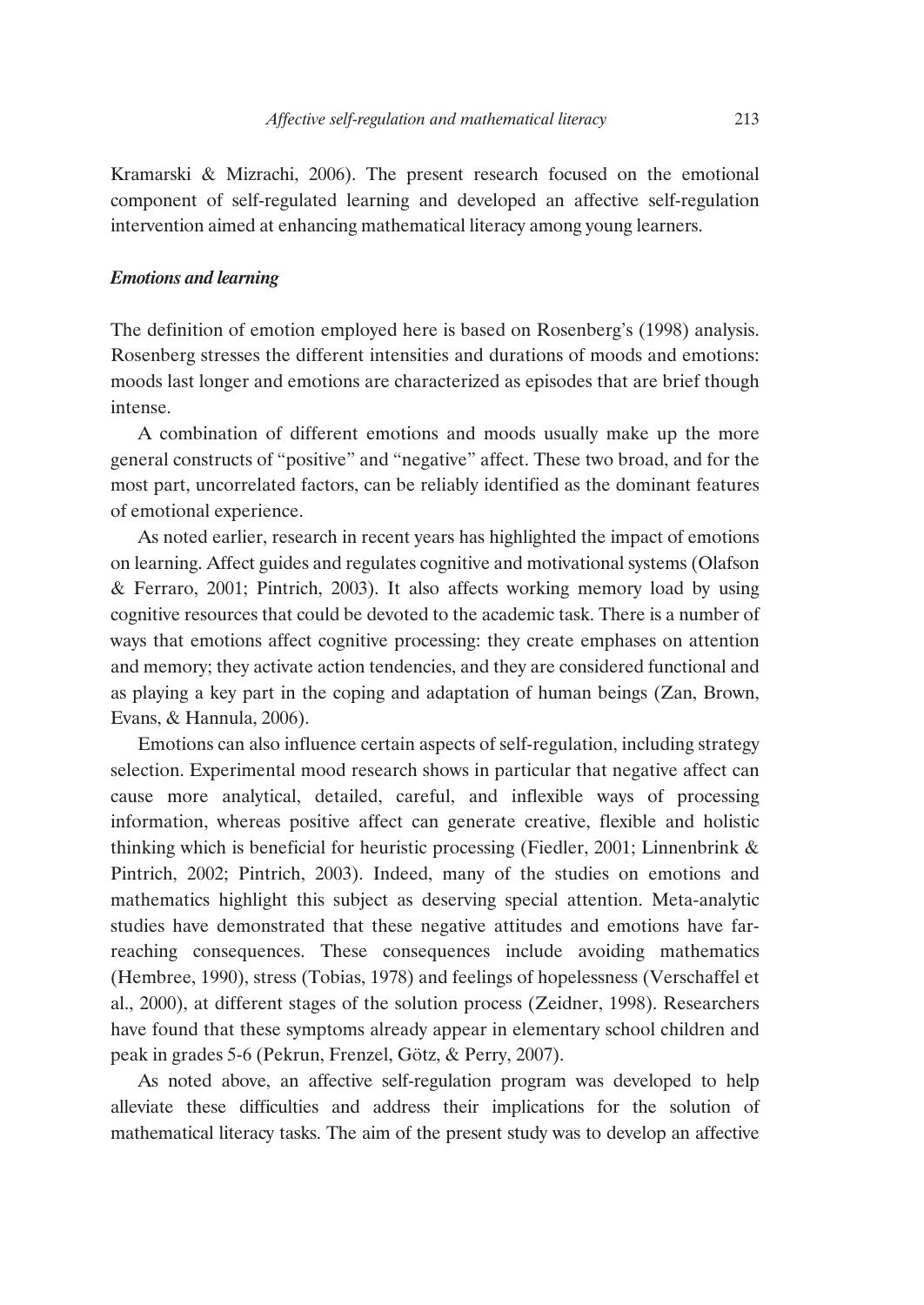self-regulation intervention and examine its influence on affective self-regulation among young students.

#### *Affective self-regulation*

Affective self-regulation deals with the activities and strategies in which students engage during learning in order to help themselves plan and control their emotions while learning (Pintrich, 2000). The present study examined the affective component of Pintrich's self-regulated learning model (Pintrich, 2000), and adapted it for young learners.

The affective self-regulation model has three main phases:

*Pre-learning stage.* This focuses on forethought, planning, and activation which includes emotional activities before solving the problem. This phase deals with the learner's reason for performing the problem and her judgments about the easiness / difficulty of the problem.

*During learning stage.* This focuses on two central processes: monitoring and control. Monitoring relates to emotional awareness and the process of monitoring feelings about the problem while working on the problem. Control focuses on selecting and adapting strategies to help manage affect.

*Post-learning stage.* This focuses on reactions and reflections. This stage concerns the learner's affective reflections, and includes affective reactions upon completing the problem (Weiner, 1986). Affective reactions lead to changes in the student's abilities, expectations, and emotions regarding similar problems in the future (Zimmerman, 2000).

In the present study, an affective self-regulation program was developed which is based on two key factors that were found effective in metacognitive regulation interventions: explicit training and asking self-questions.

*Explicit training.* This is a training approach in which the teacher explains the appropriate learning strategies to the students while stressing their meaning and importance (Otto, 2009; Veenman, 2007). Research has shown that students gain most benefit when they are taught explicit strategies (Camahalan, 2006; Kistner et al., 2010) because self-regulation skills are not innate and not acquired naturally (Dignath & Büttner, 2008; Kramarski, Weiss, & Kololshi-Minsker, 2010; Masui & De Corte, 2005; Perels, Gürtler, & Schmitz, 2005; Turner & Meyer, 2000; Van Luit & Kroesbergen, 2006; Veenman, Van Hout-Wolters, & Afflerbach, 2006).

*Self-questioning.* It is a metacognitive activity through which students practice generating questions during and after problem solving in order to help boost their awareness of their own comprehension. Studies of metacognitive self-questioning in the context of solving mathematical problems have proved that this strategy can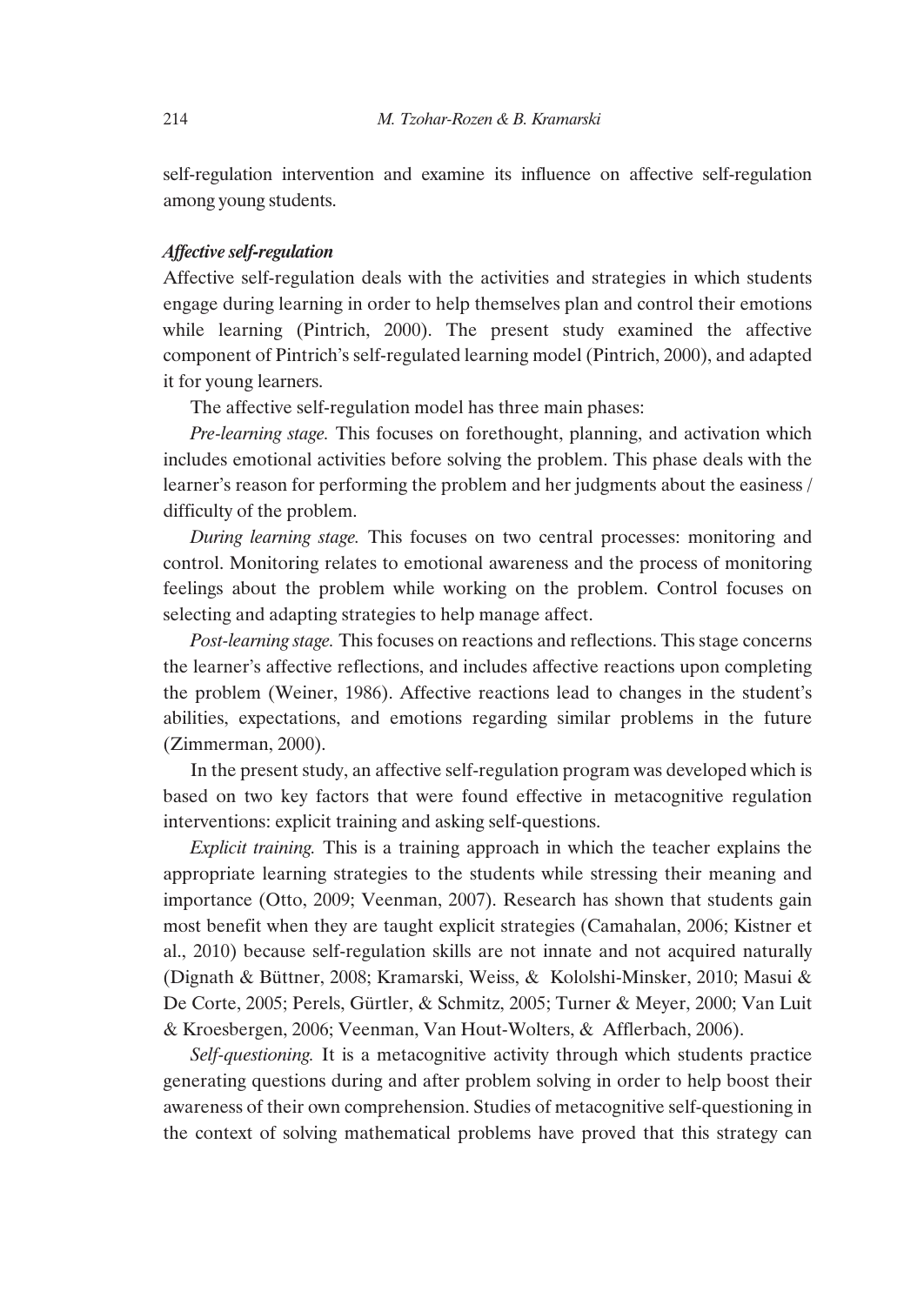boost student achievement (King, 1990, 1992; Kramarski & Mevarech, 2003; Mevarech & Kramarski, 1997; Schoenfeld, 1992; Veenman et al., 2006). Following this, the strategy was applied to emotions and its effectiveness in solving authentic mathematical problems was examined.

The study compared two groups of fifth-grade students, an experimental group and a control group. The experimental group received an intervention program related to affective self-regulation through self-questioning preceded by a general introduction to solving authentic problems. The control group only received the introduction to solving authentic problems. Three variables were examined: positive and negative emotions, mathematical literacy measured by students' performance in solving authentic problems, and posttest reflections three months after the intervention.

Regarding changes in positive / negative emotions, it was hypothesized that:

1. The group that participated in the affective self-regulation program would demonstrate a greater increase in positive emotions after the intervention compared with the group that did not;

2. The group that participated in the affective self-regulation program would show a greater decrease in negative emotions than the control group;

Regarding changes in mathematical literacy, it was hypothesized that:

3. Mathematical literacy would increase more in the experimental group that participated in the affective self-regulated learning program than in the control group. This hypothesis is based on the assumption that self-regulation provides learners with the requisite tools for dealing with negative emotions and that negative emotions need to be decreased to enable more effective learning, leading in turn to higher achievement. It is also based on studies demonstrating a link between emotions, motivation, and achievement. Accordingly, the increase in positive emotions and the decrease in negative ones causes increased motivation while encouraging students to apply metacognitive strategies and increase their efforts, thereby enhancing achievement (Grant & Dweck, 2003; Kramarski et al., 2010; Linnenbrink, 2005; Wolters, 2004; Zimmerman, 2000).

### **METHOD**

#### *Sample*

The study sample consisted of 107 fifth graders (54.2% boys and 45.8% girls) aged 10-11 years. Students came from three middle socio-economic schools with the same nurturance index. Four classes were selected randomly from the schools and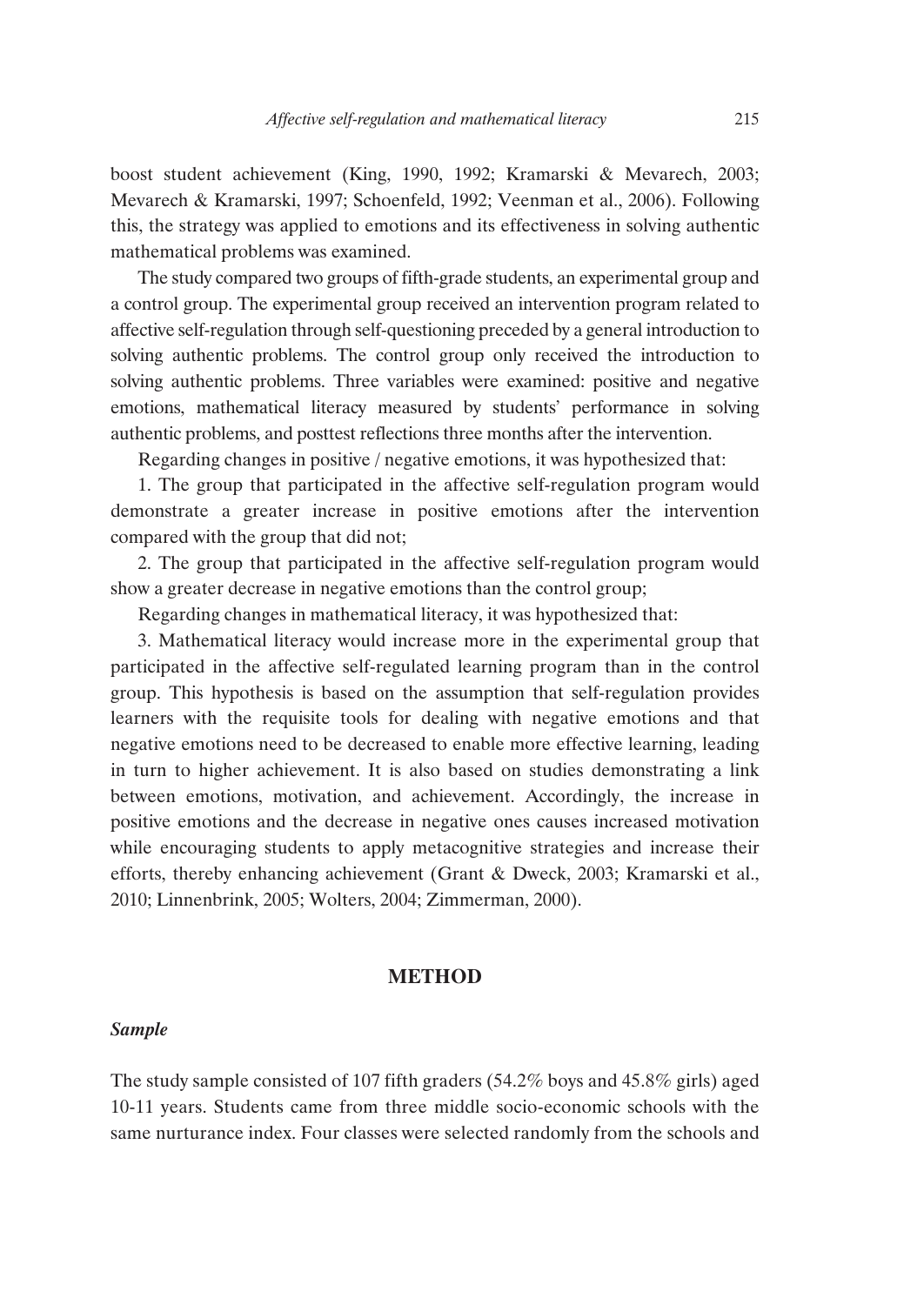the pupils were randomly assigned to two groups: an affective self-regulation group ( $n = 54$ ) and a control group ( $n = 53$ ). Testing prior to intervention found no significant differences between the groups for gender  $\alpha$ <sup> $\gamma$ </sup><sup>2</sup> = 1.61, *df* = 1, *p* > .05 and mathematical and linguistic level,  $F(3,100) = 0.46$ ,  $p > .05$ .

## *Intervention program structure and research design*

Two groups (affective self-regulation and control group) participated in the four phases of the study as shown in Table 1 below.

Table 1 presents the phases of the research process and research design.

| <b>Phase</b>               | Affective self-regulation group                                                                                                                                                                 | Control group                                                            |  |  |  |  |
|----------------------------|-------------------------------------------------------------------------------------------------------------------------------------------------------------------------------------------------|--------------------------------------------------------------------------|--|--|--|--|
| Pre-intervention           | <b>Test / Questionnaire</b><br>- Authentic pattern problems (Tests)<br>- Prior mathematical knowledge (Test)<br>- Linguistic knowledge (Test)<br>- Positive and Negative Emotions Questionnaire |                                                                          |  |  |  |  |
| <b>Intervention</b>        | Both groups received 10 one-hour intervention sessions,<br>twice weekly, for five consecutive weeks. The program<br>structure was the same for both groups.<br>The intervention was different.  |                                                                          |  |  |  |  |
|                            | Affective self-regulation<br>while solving authentic<br>pattern problems.                                                                                                                       | Knowing the<br>characteristics of solving<br>authentic pattern problems. |  |  |  |  |
| Post-intervention          | <b>Test / Questionnaire</b><br>- Authentic pattern problems (Tests)<br>Positive and Negative Emotions Questionnaire                                                                             |                                                                          |  |  |  |  |
| 3 months post-intervention | Reflective interview on the intervention for 10<br>participants chosen randomly from each group                                                                                                 |                                                                          |  |  |  |  |

*Table 1. Phases of the research process and research design*

The interventions were taught by four math teachers during the regular scheduled math lessons. Math teachers received training regarding the intervention from the researcher (author). First, the researcher met with the teachers as a group to explain the general design of the study. Second, the researcher sat with each teacher for an hour and a half to explain the program itself. Teachers were provided with an individual intervention binder for each student, containing questionnaires, tests, and assignments. The researcher sat with each class during the intervention, and at the end of each lesson discussed the next stage with the teacher.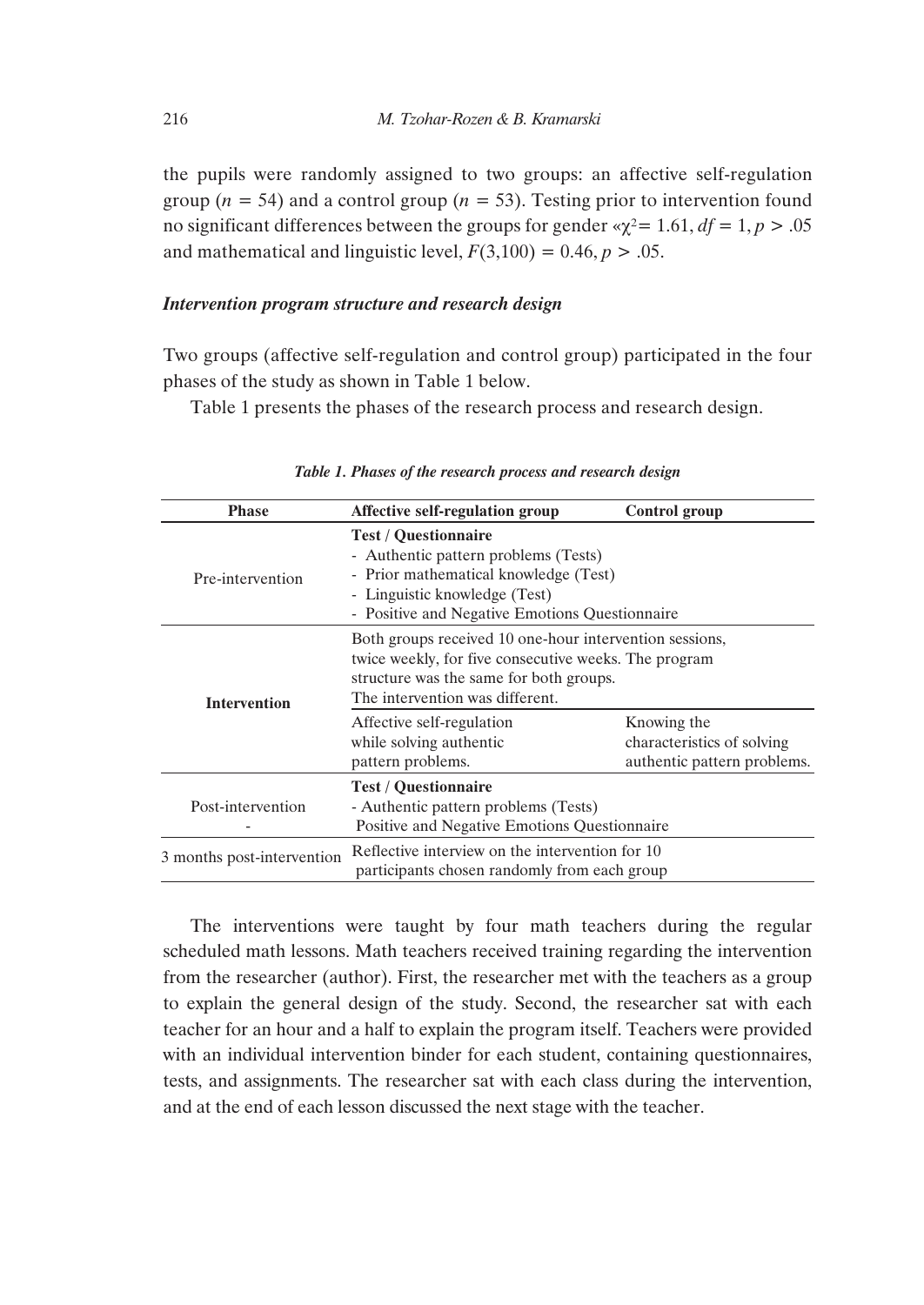#### *Affective self-regulation group intervention*

The intervention consisted of ten sessions:

*Session 1*: (a) In this session, a situation, dialogue, and conclusions were presented to the participants: the participants viewed a situation involving two learners who could not solve a learning task. The teacher then facilitated a classroom dialogue focusing on the positive emotions of the two learners in the situation presented (examples of positive emotions were: being relaxed, feeling in control) and negative emotions (worried, tense). The participants were then asked to give examples of how they felt when solving mathematical problems (for example: "Whenever I feel hopeless, I don't want to do anything"). The students were then asked to classify the emotions they had identified as either positive emotions or negative emotions. This task demonstrated to the students the need to have strategies for dealing with negative emotions during learning.

(b) Building an affective self-regulated learning strategy (Pintrich 2000). The affective self-regulated learning strategy was built in collaboration with the students with guidance from the teacher. The affective component of Pintrich' s self-regulated learning (SRL) model provided the theoretical foundation for building the strategy. The strategy included the four stages of Pintrich' s model: forethought, monitoring, control, and reflection. The model was adapted for young learners by organizing it around three time points and using self-questioning (see Table 2 below).

(c) Discussion on the importance of the affective self-regulation for learning, and

(d) Authentic pattern problem: Expose learners to features of authentic problems.

Table 2 shows the affective self-regulation model based on Pintrich's model, as adapted for young learners.

| <b>Phase</b>                  | <b>Affective self-regulation</b>                                                                              |
|-------------------------------|---------------------------------------------------------------------------------------------------------------|
| Pre-Learning                  | "How do I feel?"                                                                                              |
| (Forethought)                 | "Is the problem easy or hard?"                                                                                |
| During Learning               | How shall I deal with negative emotions?<br>Affective management strategies<br>1. Say to myself "I can do it" |
| (Monitoring & Control)        | 2. Try to relax<br>3. Take time out<br>4. Reread the task and see if I understood it                          |
| Post-learning<br>(Reflection) | "How do I feel?"                                                                                              |

*Table 2. The affective self-regulation model (based on Pintrich's model as adapted for young learners)*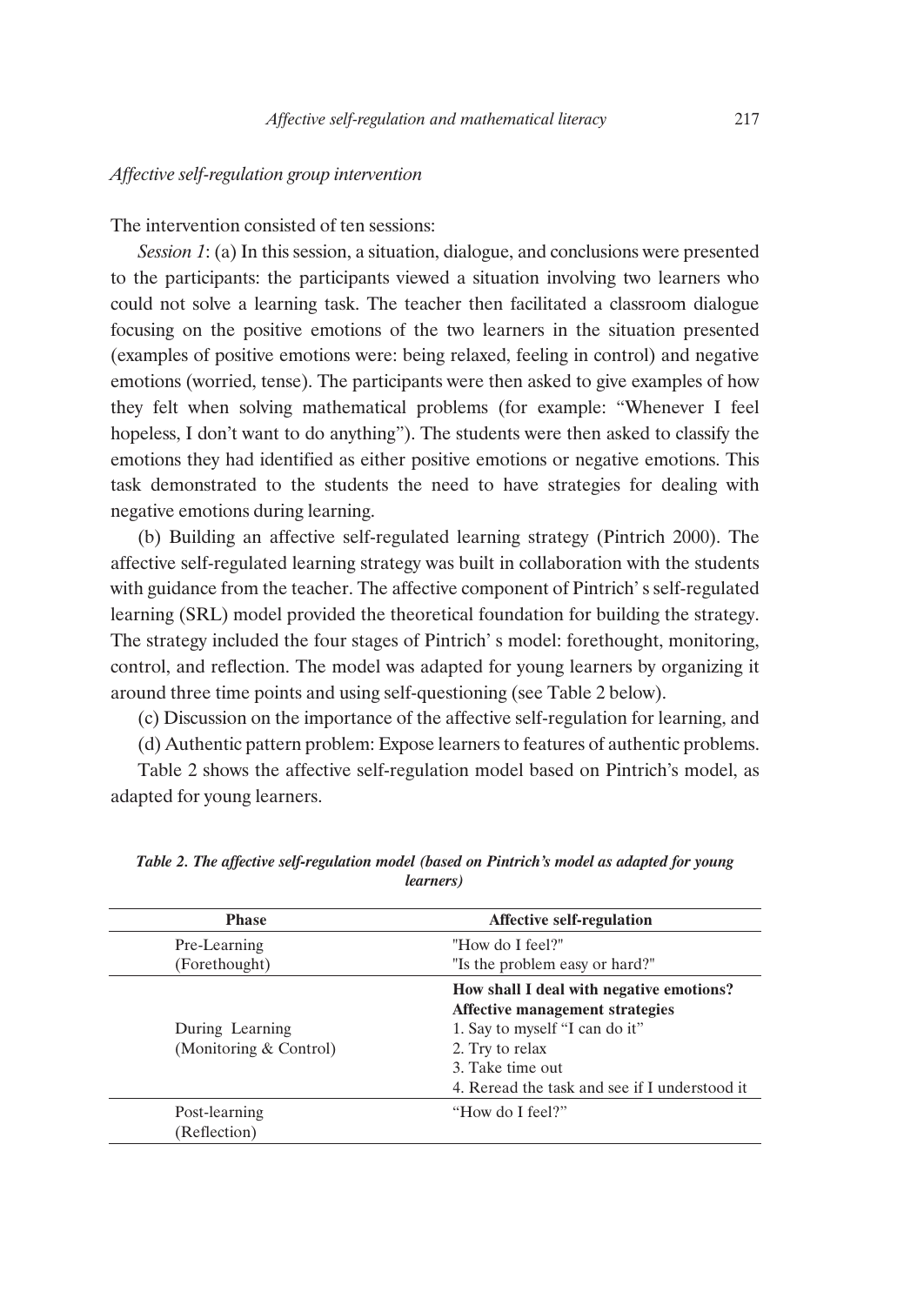*Sessions 2-9*. Three main phases were involved: (a) Review: At the beginning of each class, the teacher reviewed the affective self-regulation questions that pupils should ask themselves during the three phases of learning and their importance for the learning process. (b) Students were given two types of authentic pattern problems to solve. Problem complexity increased with each session, and (c) The group discussed the process involved in solving the authentic problem and the effectiveness of affective self-regulation processes.

*Session 10*. In Session 10, the teacher summarized the intervention and discussed the helpfulness of the program with the pupils.

#### *Control group intervention*

The first meeting focused on authentic pattern problem characteristics and the development of strategies for solving authentic problems. No reference was made to affective self-regulation. Sessions 2-9 consisted of three main phases: (a) Review of problem characteristics; (b) Solving two authentic pattern problems identical to those solved by the affective self-regulation group; (c) Discussion of the process for solving the problems. The tenth and final session was spent summarizing authentic problem characteristics.

#### *Measures*

The study utilized quantitative tools that were administered before and after the intervention (achievement tests on solving authentic pattern problems and the positive and negative emotions questionnaire) and a qualitative tool (semi-structured reflective interviews).

## *Numeric pattern problems*

The problems (which were all of the same level of complexity) were processed from the Grade Five Meitzav standardized exam developed by the Israeli Ministry of Education (2004) and administered before and after the intervention (after numbers were changed). Each problem had two sections. To answer the questions, the students needed to understand the pattern and make inferences from it based on the data supplied, using Yes / No responses. The score were "1" for the right answer and "0" for the wrong answer. The pre-intervention reliability estimate for this problem, calculated using Cronbach's alpha was  $\alpha = .89$ . The post-intervention reliability for this problem calculated using Cronbach's alpha was  $\alpha = .86$ .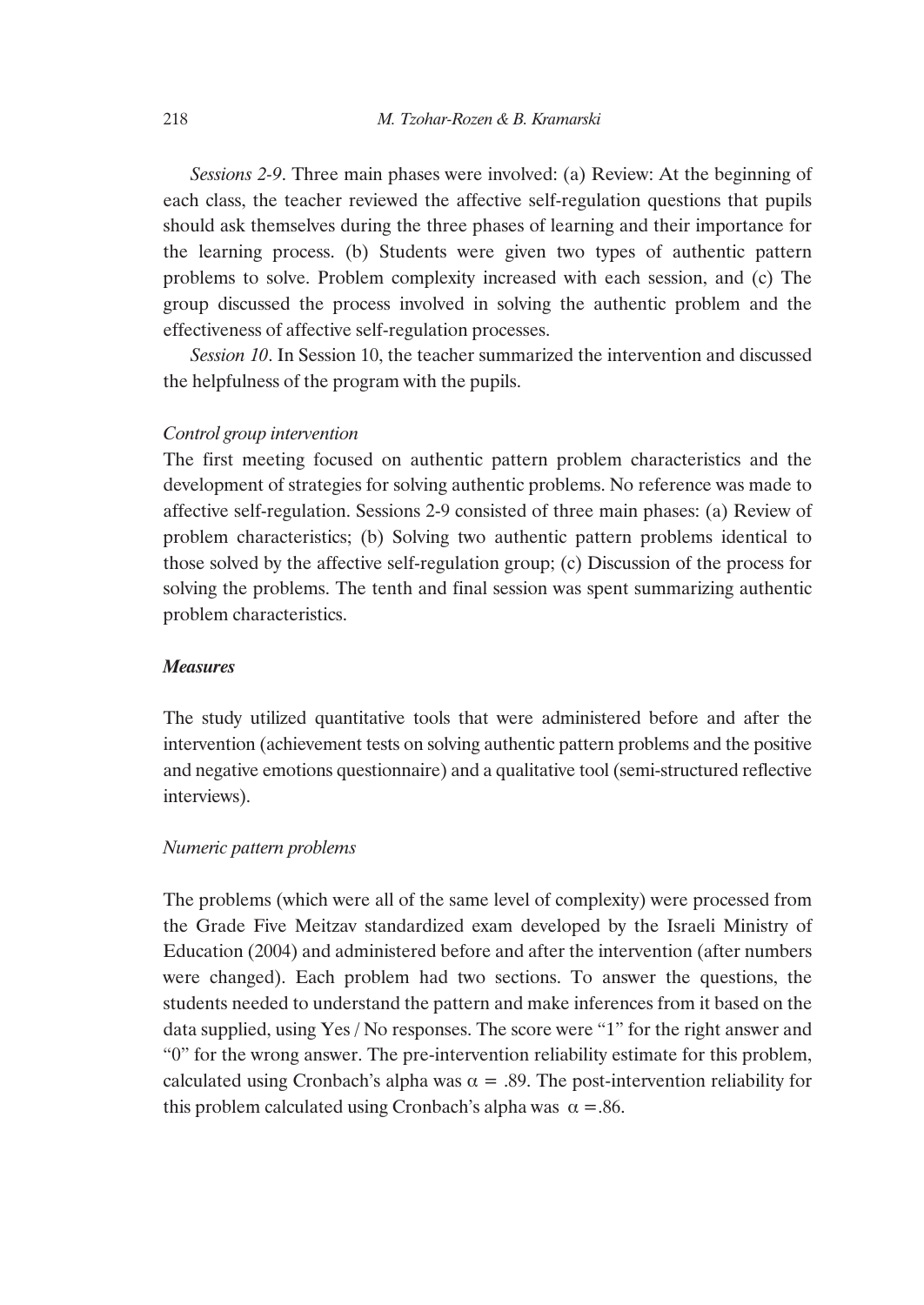#### *Pictorial and verbal pattern problem (Kramarski et al., 2010)*

The pre-intervention problem included a pictorial pattern whereas the postintervention problem included a verbal pattern (see Appendix A). In this way the level of the problem complexity was increased.

The problems included three parts and participants had to continue applying the pattern and determine a formula for the pattern. Answers were written as a number. A score of "1" was awarded for the right answer and "0" for a wrong answer. A reliability estimate of  $\alpha = .80$  was obtained for the pictorial representation problem when tested with Cronbach's alpha. Cronbach's alpha for the verbal pattern problem was  $\alpha = .87$ .

#### *Reasoning and generalization problem (Kramarski & Mizrachi, 2006).*

A single reasoning and generalization problem was administered after the intervention only. The problem consisted of a graph and demanded a high level of cognitive ability (analysis, comparison, conclusions). This question had two parts. Participants were given three alternative answers to the problem, and scoring was: "1" for a correct answer and "0" for a wrong answer. The reliability estimate for this problem was  $\alpha =$ .76 when tested with Cronbach's alpha.

#### *Positive and negative emotions questionnaire*

The questionnaire was administered before and after the intervention to determine the effect of the intervention on participants' positive and negative emotions. The questionnaire was based on the Hebrew version (Margalit & Ankonina, 1991) of Moos' Affect Scale (Moos, Cronkite, Billings, & Finney, 1987). The scale consisted of 20 items. In order to examine various factors, a principal component analysis was carried out. The analysis revealed two factors which could explain 46% of the variance. Table 3 shows the factor analysis for the positive and negative emotions.

As we can see from the table, in Factor I, 10 items had factor loadings greater than 0.50, and in Factor II 8 items had loadings greater than 0.50. The loading was 0.47 for Item 1 and less than 0.36 for Item 17. The items in Factor I were characterized by positive emotions and the items in Factor II, including item 17, were characterized by negative emotions.

Two measures were derived from this questionnaire using the mean values of the items loading on each factor. The measures were formulated as items statements and participants rated the extent to which each item described their emotions when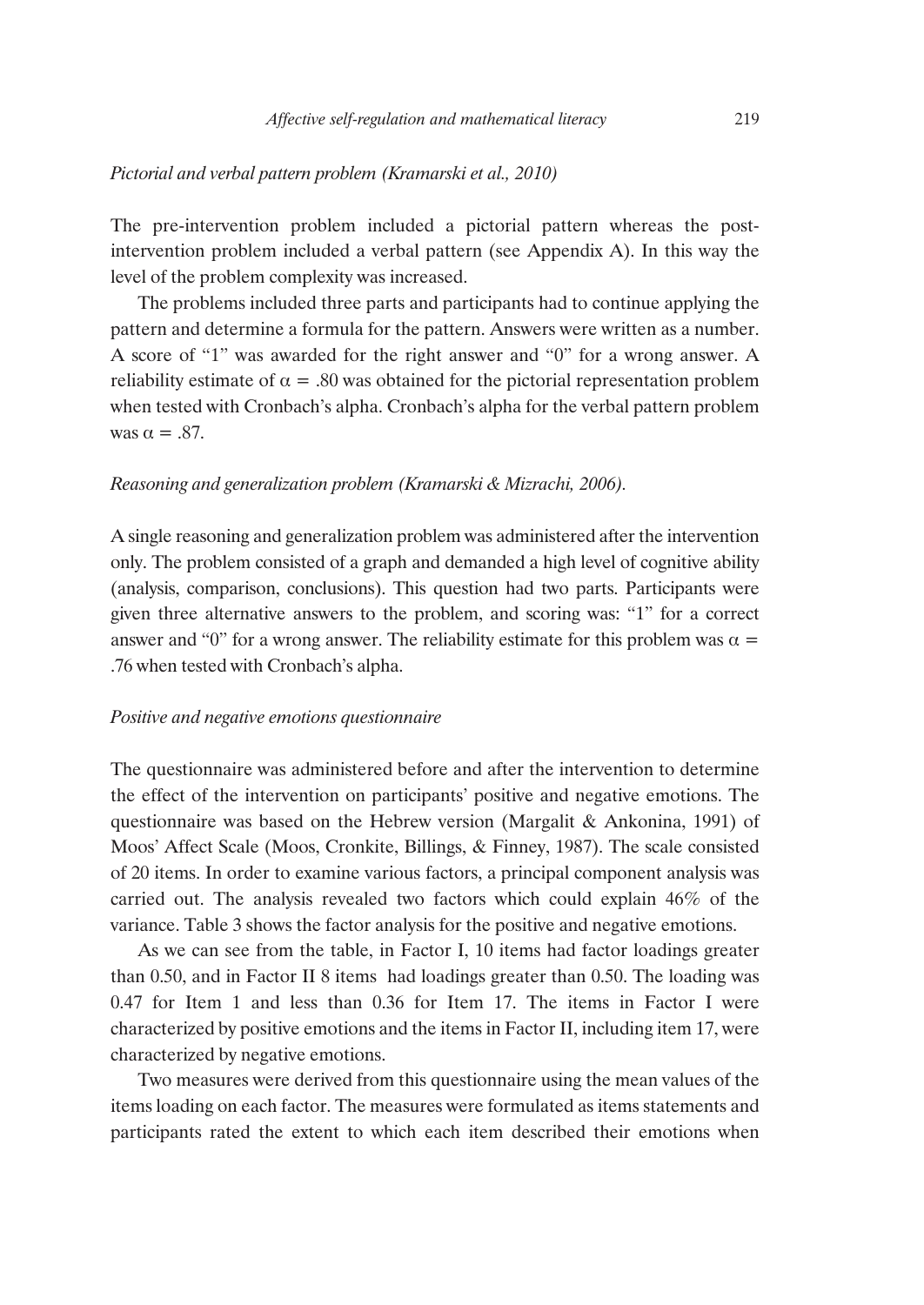| $\mathbf{I}$ | $\mathbf I$ | Item                        | No.            |
|--------------|-------------|-----------------------------|----------------|
| $21 -$       | 75.         | confident                   | 14             |
| $25. -$      | 73.         | alert                       | 18             |
| $08. -$      | 73.         | determined                  | 19             |
| $17. -$      | 72.         | Feel in control             | 15             |
| $15. -$      | 71.         | Happy                       | 20             |
| $21 -$       | 68.         | Successful                  | 9              |
| $11 -$       | 68.         | Sociable                    | 6              |
| $02 -$       | 68.         | Energetic                   | 2              |
| $14. -$      | 63.         | Dependable                  | 12             |
| $40. -$      | 57.         | Relaxed                     | 5              |
| $70. -$      | $30 -$      | Tense, Nervy                | 7              |
| $67. -$      | $28. -$     | Tired, Exhausted            | 16             |
| $65. -$      | $15.-$      | Sad                         | 3              |
| $65. -$      | $10. -$     | Lonely                      | 10             |
| $62 -$       | 07.         | Worried                     | 13             |
| 60.          | $17. -$     | Scared                      | 8              |
| 59.          | $12 -$      | Have problems concentrating | $\overline{4}$ |
| 56.          | $04. -$     | Restless                    | 11             |
| 47.          | $19. -$     | Angry                       | $\mathbf{1}$   |
| 36.          | $21 -$      | Feel sorry for myself       | 17             |

*Table 3. Factor analysis of positive and negative emotions* 

solving authentic problems, on a five-point Likert scale ranging from: 1 (*Not accurate*) to 5 (*Very accurate*). Two categories of statements were identified: the first with 10 statements relating to positive emotions (e.g., happy, relaxed); the second with 10 statements relating to negative emotions (e.g., afraid, angry.) The split which was obtained was the same as the original split.

The internal consistency test for positive feelings revealed a reliability of  $\alpha = 0.82$ when tested with Cronbach's alpha. The internal consistency test for negative feelings revealed a reliability of  $\alpha = .83$  when tested with Cronbach's alpha.

## *Reflective interview regarding the intervention program*

Three months after the program concluded, ten participants were randomly chosen from each group and interviewed using a semi-structured interview. The interview consisted of two reflective questions about the intervention. The first question solicited a description of the intervention ("What do you remember about the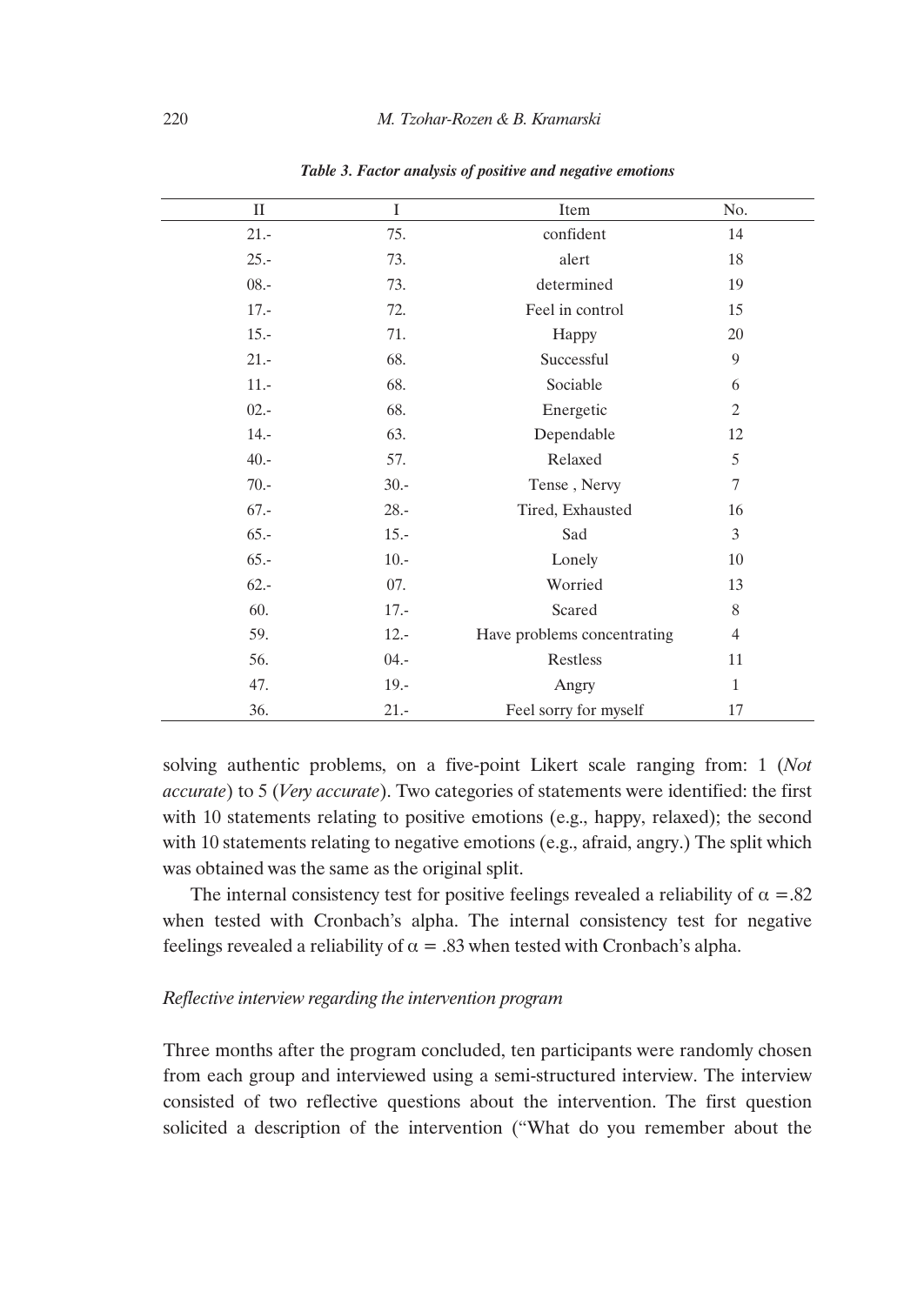program?") The second question related to the participants' views regarding the effectiveness of the intervention ("Did the strategy work for you?"). The interview aimed to evaluate the intervention program as seen from the subjective standpoint of the learner and to establish its internalization three months after its conclusion. The researcher conducted the interview and all participants were interviewed for approximately thirty minutes. The participants' comments were written down, and Strauss and Corbin's (1998) data analysis suggestions were followed. The primary analysis method was continuous coding. The first stage involved open coding: data were examined line by line to identify actions or events in the data. The coding analysis aimed at sharpening and indicating all borrowed (Strauss & Corbin, 1998). Step two involved analyzing axial coding to identify conceptual connections between a category and its subcategories. The third stage involved defining concepts and subconcepts further using selective coding.

#### **RESULTS**

#### *Pre-/ posttest differences in the positive and negative emotions*

The MANOVA performed in order to examine the differences between the two groups in the measurement carried out before the intervention revealed no statistically significant differences between the groups:  $F(2,103) = 0.41$ ,  $p > .05$ .

A 2x2 MANOVA (Groups <sup>'</sup>H Time) was conducted with repeated time measurements to determine whether the positive and negative emotions of the groups differed after the intervention. This analysis found no significant difference in terms of time  $F(2, 101) = 1.50$ ,  $p > 0.05$ . Statistically significant interactions were, however, found between Groups x Time,  $F(2, 101) = 4$ . 26,  $p < .05$ , partial  $\eta^2 = 0.08$ .

Table 3 presents the pretest and posttest means, standard deviations, F values and partial  $\eta^2$  effect sizes of the repeated measures ANOVAs for the positive and negative emotions of the various groups.

As we can see in Table 3, the analyses analyses of variance for each measure demonstrate a statistically significant interaction for negative emotions only. A reduction took place in the affective self-regulating group's negative emotions. This contrasts with the increased negative emotions in the control group. Simple effects analyses to compare the before and after measurements of the different groups revealed a statistically significant difference between the affective self-regulation group,  $F(1, 50) = 8.28$ ,  $p < 0.01$ , partial  $\eta^2 = 0.15$  and the control group,  $F(1, 52) =$  $1.03, p > .05.$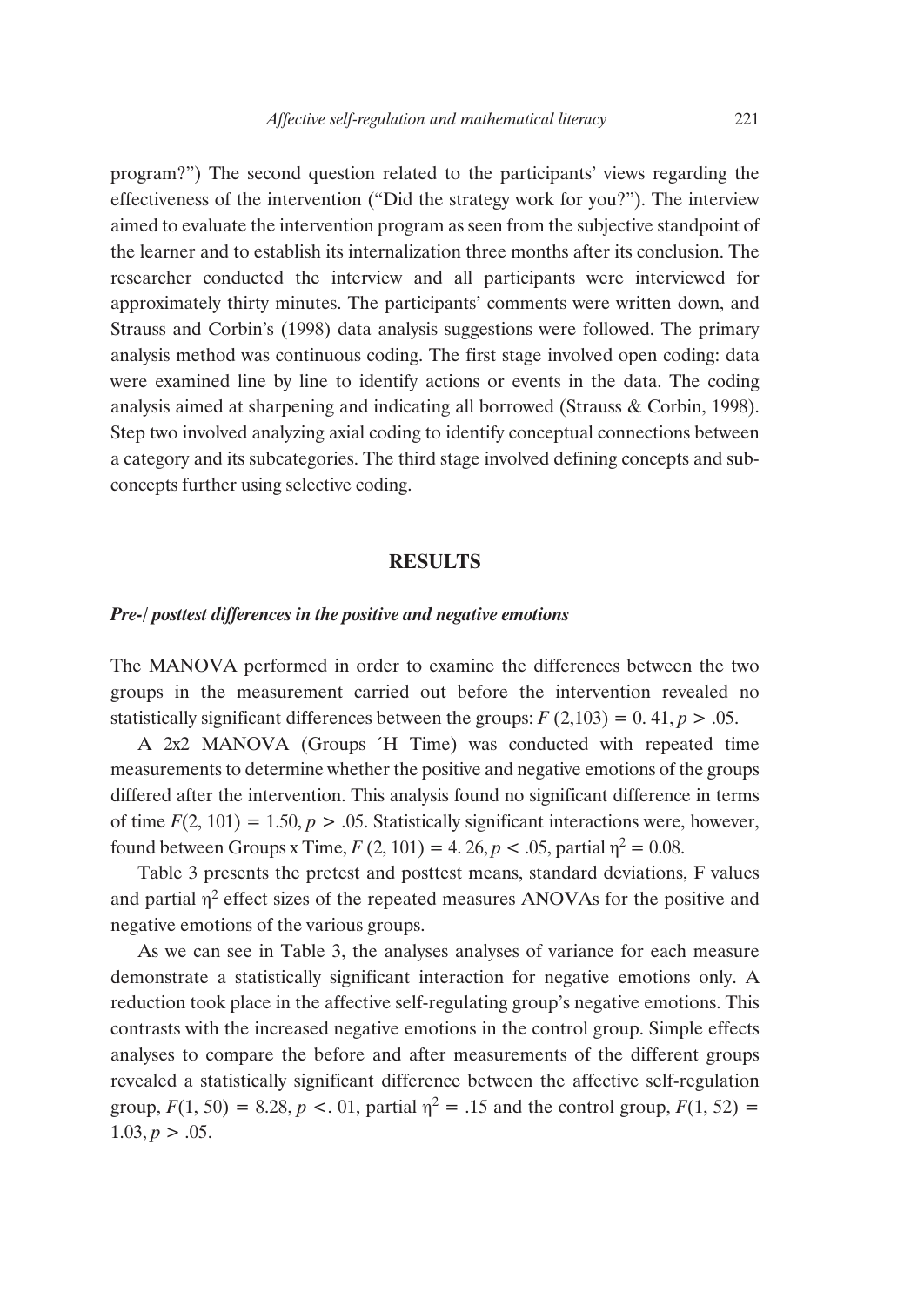| Group           |                 |         |                              |         |         |          |                | Group x Time                |     |  |  |
|-----------------|-----------------|---------|------------------------------|---------|---------|----------|----------------|-----------------------------|-----|--|--|
| <b>Measure</b>  |                 |         | Affective<br>self-regulation |         |         | Control  |                |                             |     |  |  |
|                 |                 | Pretest | Posttest                     | d       | Pretest | Posttest | $\overline{d}$ | F (1, 102) Partial $\eta^2$ |     |  |  |
| <b>Negative</b> | M               | 2.11    | 1.76                         | $-1.24$ | 2.02    | 2.13     | 0.13           | $8.34**$                    | .08 |  |  |
| <b>Emotions</b> | SD <sub>-</sub> | .87     | .62                          |         | .80     | .76      |                |                             |     |  |  |
| <b>Positive</b> | M               | 4.01    | 4.07                         | 0.008   | 3.89    | 1.78     | $-2.45$ .80    |                             | .01 |  |  |
| <b>Emotions</b> | SD              | .74     | .77                          |         | .86     | .81      |                |                             |     |  |  |

| Table 4. Pretest and posttest means and standard deviations, F values and partial $\eta^2$ effect sizes of |  |
|------------------------------------------------------------------------------------------------------------|--|
| the repeated measures ANOVAs for the positive and negative emotions of the two groups                      |  |

**Note:** *\*\* p* < .01. Cohen's *d* effect size was calculated as the ratio between the posttest minus the pretest value, and the average standard deviation of the pretest.

#### *Authentic pattern problems achievement*

As noted, differences in the groups' achievement were examined using three authentic pattern problems with varying degrees of difficulty: numeric pattern problem, verbal pattern problem, and reasoning and generalization problem. The first two problems were given to students before and after the program. The third problem was only administered after the intervention.

#### *Pre-/posttest differences in the authentic numeric and verbal pattern problems*

To examine the differences between the groups for the numeric and verbal problems, we first conducted a MANOVA to compare performance of the two groups prior to the intervention. The analysis revealed no statistically significant difference between the two groups,  $F(2, 104) = 0.57$ ,  $p > 0.05$ . To examine the differences between the groups due to changes in the pre- and post-intervention measurements, a 2x2 MANOVA (Groups <sup>2</sup>H Time) was conducted with repeated time measurements. A significant difference was found between the preintervention and post-intervention measurements:  $F(2, 98) = 177.92$ ,  $p < .001$ , partial  $\eta^2$  = .78. A significant interaction was also found between Groups x Time,  $F(2, 98) = 11.59, p < .001$ , partial  $\eta^2 = .19$ .

Table 4 shows the pretest and posttest means, standard deviations, F values and partial  $\eta^2$  effect sizes of the repeated measures ANOVAs for verbal and numeric pattern problems of the various groups by time.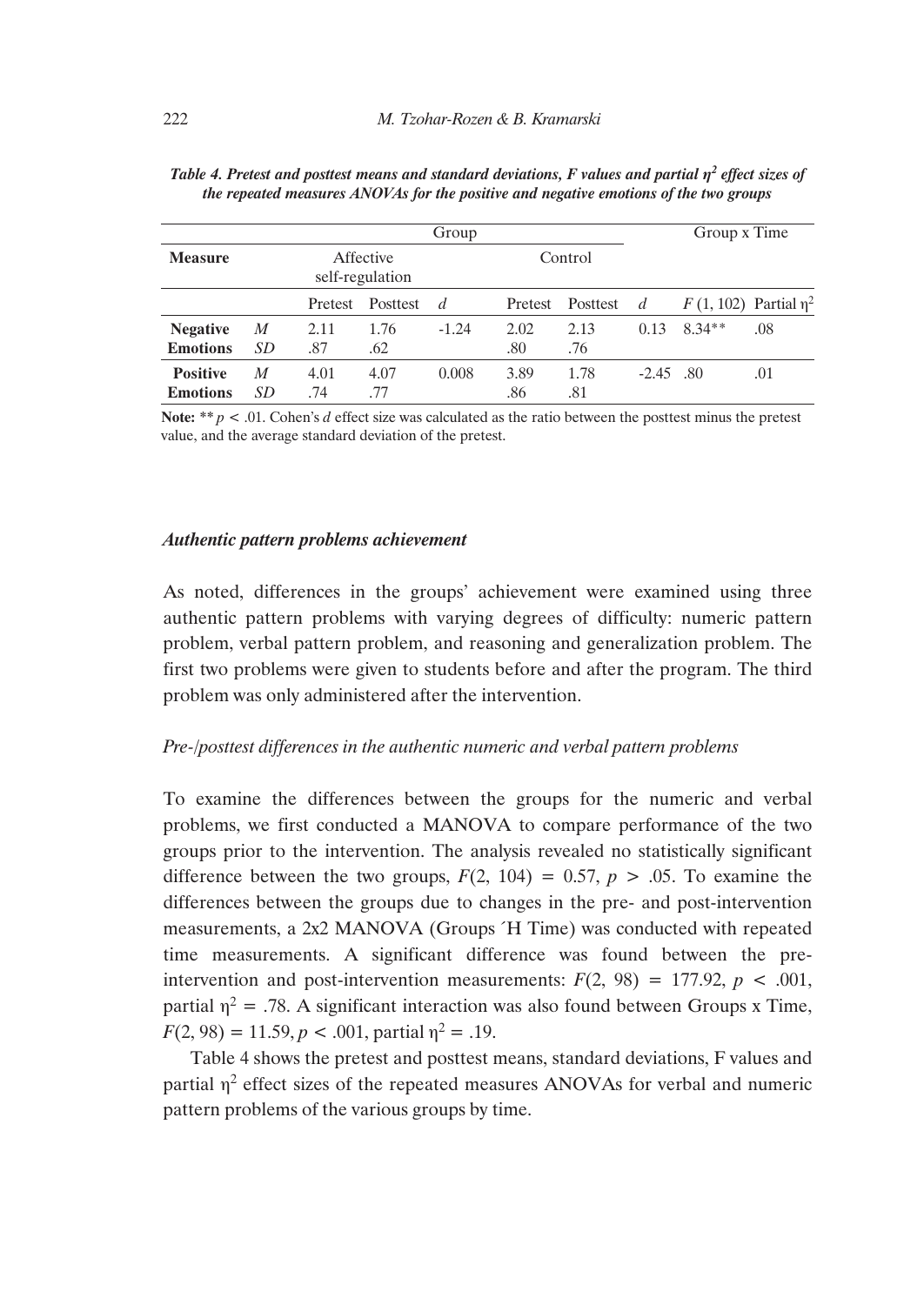| Group   |                              |      |                    |      |         |                  |                |                                   |                                             |            |     |
|---------|------------------------------|------|--------------------|------|---------|------------------|----------------|-----------------------------------|---------------------------------------------|------------|-----|
| Measure | Affective<br>self-regulation |      |                    |      | Control |                  |                | $n^2$                             | Time Partial GroupxTime Partial<br>F(1, 99) | $\eta^2$   |     |
|         |                              |      | Pretest Posttest d |      |         | Present Posttest | $\overline{d}$ |                                   |                                             |            |     |
| Verbal  | M                            | 5.20 | 10.17              | 4.43 | 5.46    | 8.20             |                | $2.26$ 280, $96***$ .74           |                                             | $23.34***$ | .19 |
| Pattern | SD                           | 1.12 | 3.99               |      | 1.21    | 2.26             |                |                                   |                                             |            |     |
| Numeric | M                            | 4.14 | 8.30               | 1.72 | 4.60    | 8.16             |                | $1.84$ 166, 61 <sup>***</sup> .63 |                                             | .96        | .01 |
| Pattern | SD                           | 2.41 | 2.32               |      | 1.93    | 2.14             |                |                                   |                                             |            |     |

*Table 5. Pretest and posttest means and standard deviations, F values and partial*  $\eta^2$  *effect sizes of the repeated measures ANOVAs for verbal and numeric pattern problems of the two groups by time* 

**Note:**  $* p \lt 0.05$ ,  $* p \lt 0.01$ ,  $* * p \lt 0.001$ . Cohen's *d* effect size was calculated as the ratio between the posttest minus the pretest value, and the average standard deviation of the pretest.

As we see in Table 4, the analyses of variance performed for each measure separately showed statistically significant differences linked to time, although a statistically significant interaction was found only for the verbal pattern problems. Figure 1 presents the pre- and posttest means for the achievement of the different groups in the verbal pattern problems.

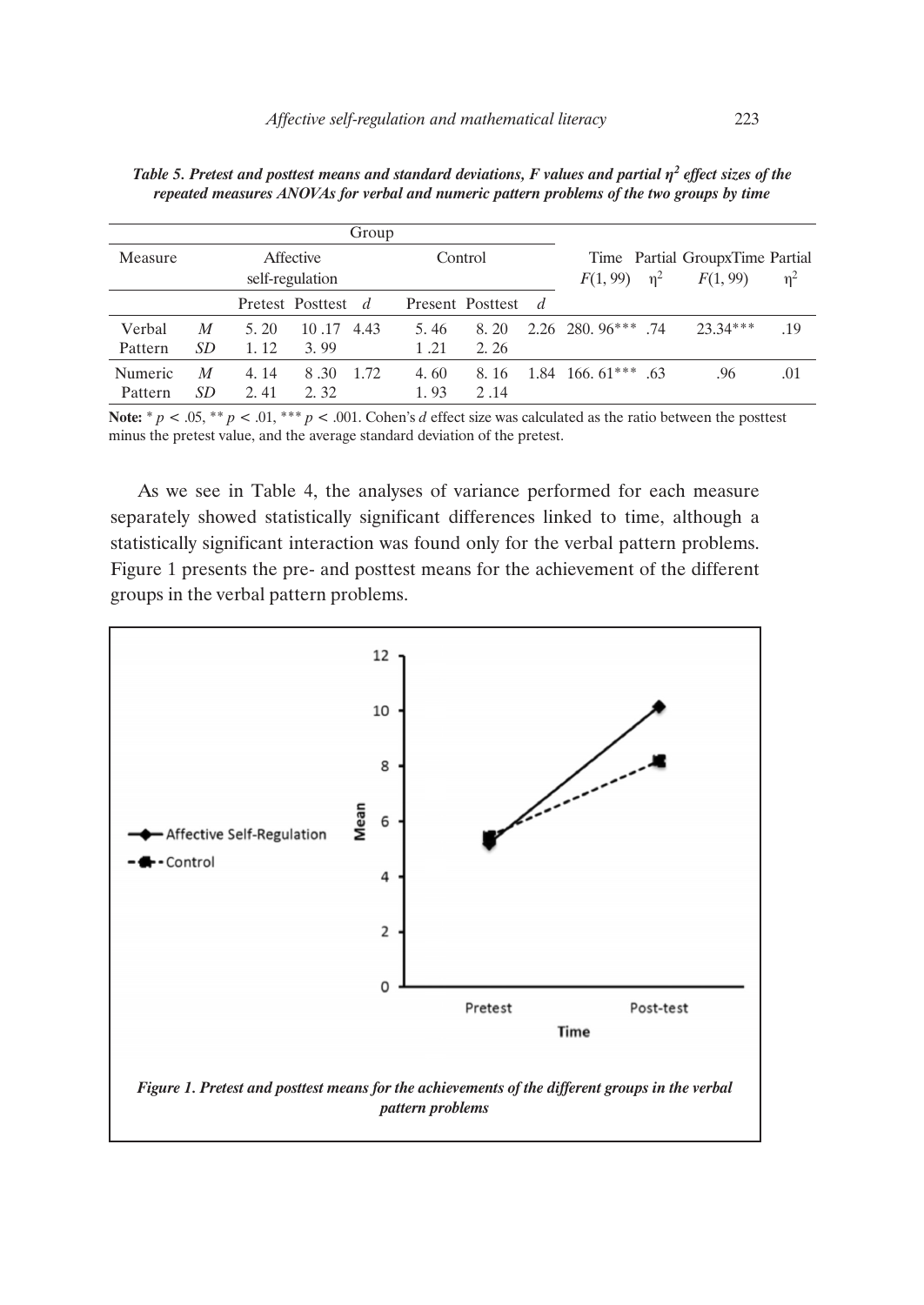As we can see in Figure 1, the achievement of two groups after the intervention was higher than the achievement before the intervention. As noted above, a Groups x Time interaction was found. To test the reason for the interaction, simple effects analyses were used. This involved comparing the measurements for the verbal pattern problem both before and after the intervention, for both groups. The analysis showed significant difference in the affective self-regulation group's pre- and posttest achievement, *F*(1,  $51$ ) = 64.10,  $p < .001$ , partial  $\eta^2 = .56$ . We see that the effect size (partial  $\eta^2$ ) for the affective self-regulation group was much higher in comparison to the control group and that there was a greater improvement in the affective self-regulation group performance.

#### *Reasoning and generalization problem performance*

A one-way ANOVA was performed to examine the differences between the groups for this measure. The analysis showed a significant difference between the two groups  $F(1, 98) = 6.86$ ,  $p < .01$ , partial  $\eta^2 = 0.07$ . The ability of participants to carry out rule-based reasoning was greater in the affective self-regulation group ( $M =$ 2.54,  $SD = 1.53$ ) than in the control group ( $M = 1.81$ ,  $SD = 1.27$ ).

#### *Reflections on the program-Semi-structured interviews*

Three months after the conclusion of the program, the researcher conducted semistructured interviews with ten participants drawn randomly from each research group. The interview consisted of two reflective questions regarding the program. The first question aimed to elicit a description of the program from the participant ("What do you remember about the program?") The second question focused on the participant's views about the efficacy of the program ("Did you find the strategy effective?")

#### *Program description*

Regarding the affective self-regulation group, the participants talked mostly about the question: "What do I feel?" This was a basic question that was promoted throughout the intervention. The question "What do I feel?" asked participants to relate to their positive / negative emotions. Students were constantly encouraged to monitor their emotions and to choose and adopt emotion-management strategies whenever they identified negative emotions- most of them focused on "taking time out."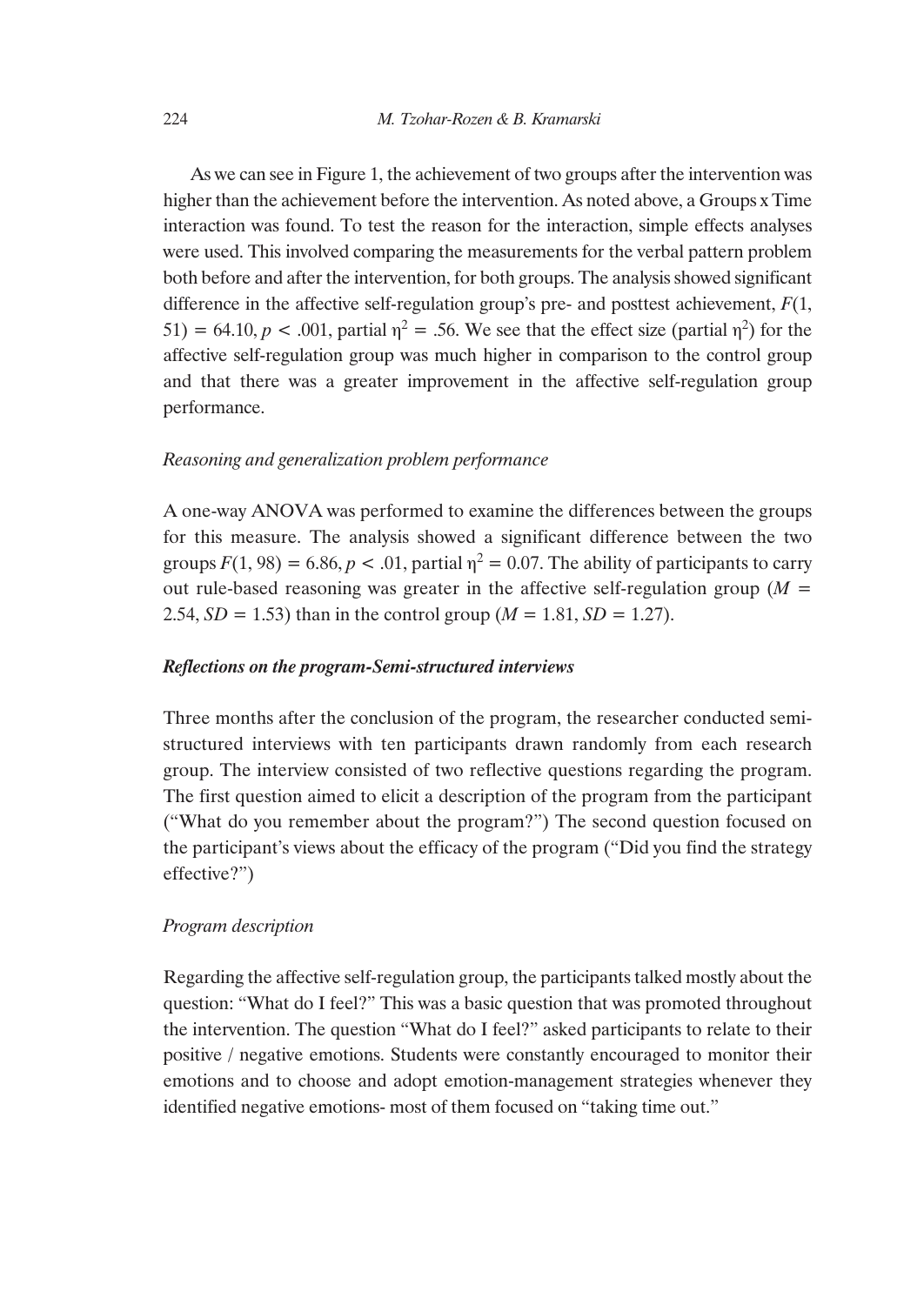Gal: *"We learned about feelings- positive and negative feelings-and how to cope with problem-solving situations. If I don't succeed I must tell myself that I can do it, that I must not give up. If that doesn't succeed, then [I must] take a time out or ask someone for help."*

Dar: *"You check how you feel all the time, but you only use this strategy when you feel negative emotions. Because if you feel okay, you carry on. The most important thing is to check all the time so as not to despair and give up."* Yahli: *"You need to take time out, relax, and then continue."*

It was interesting to see from the interview analysis that although the members of the affective self-regulation group were exposed to both the problem characteristics and to the affective self-regulation component, they only referred to the affective self-regulation aspect.

It was also interesting that without being asked, the participants in the affective self-regulation group spontaneously mentioned the program's positive impact on their emotions while learning:

Noy: *"We learned to solve exercises in a more enjoyable and pleasant way; we learned methods that make solving easier."*

Interviewer: *What methods?*

Noy: *"We learned a strategy that helped us feel good about solving [problems]. For example, when I feel upset I use the strategy and then I feel better and get more enjoyment out of solving the problems. It is important to enjoy solving problems."*

However, the control group talked about program characteristics:

Oren: *"We learned about math problems, and all kinds of ways to solve them"*

Maya: *"We learned to find pattern."*

Amir: *"To solve hard problems, which you need to think about properly in order to solve them ... How should I explain this? Instead of just an exercise you had to think."*

Shavit: *"We worked on ways of solving math problems, all sorts of questions with tables. We needed to write the method."*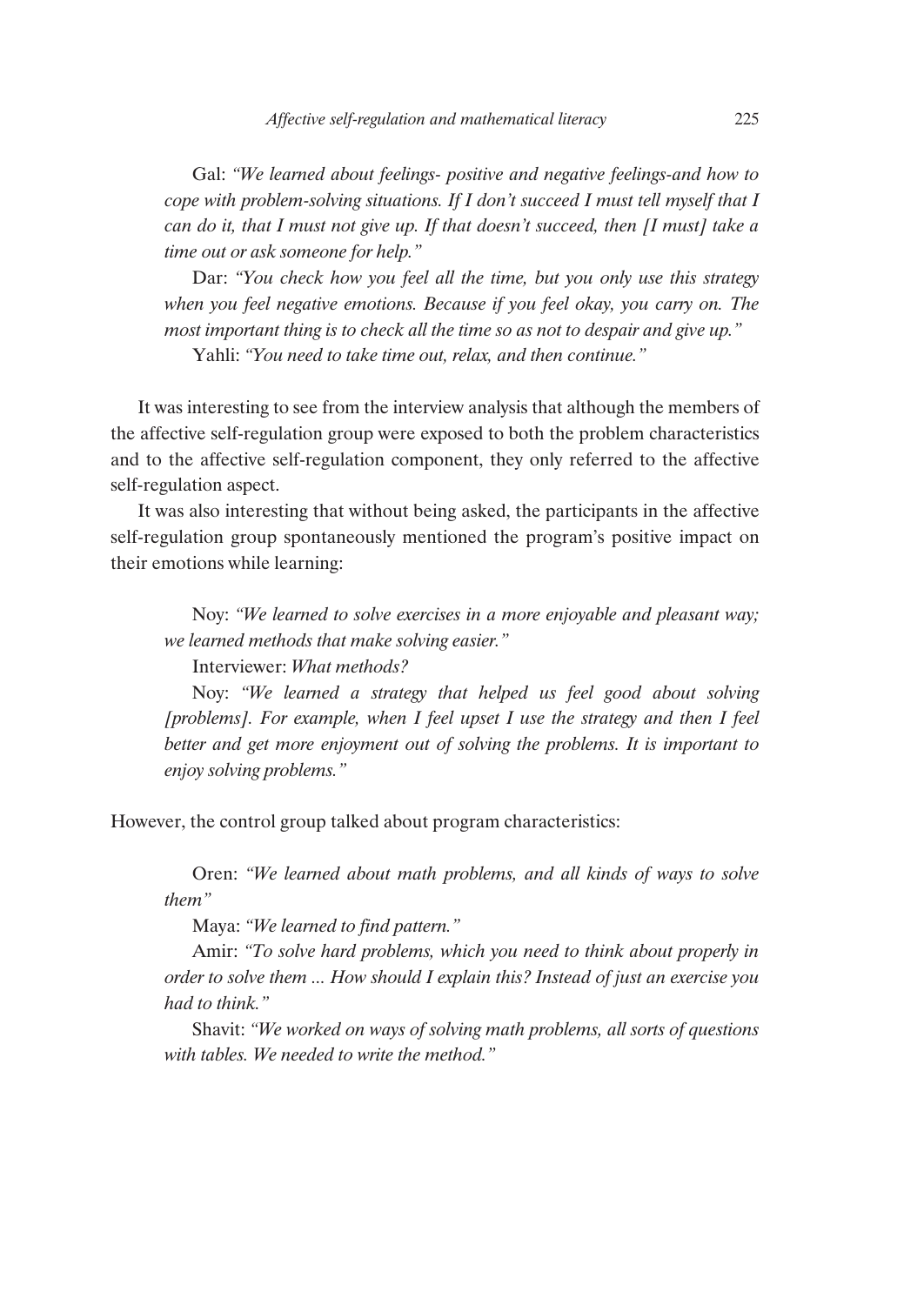#### *Program effectiveness*

Ninety percent of the respondents in the affective self-regulation group found the strategy effective and only 10% (one respondent) felt that the strategy did not work for her. Participants also stated that they applied the strategy when experiencing difficulty and negative emotions: Seventy percent used the time-out relaxation technique to help them cope with negative emotions when learning:

Yale: *"The strategy is very helpful. It relaxed me and improved how I solved the tasks."*

The participants in this group also stated that they used the affectivemanagement strategy in other areas too and understood its importance for learning:

Yahli: *"The strategy is very helpful. I still use it on difficult questions. Especially in math . . . If I don't feel like studying I take time out, relax a bit."*

Guy: *"...I tell myself that I can do it and take a break if I'm having problems. Not just in math, also in other subjects."*

Gal: *"Of course! I use it in other lessons, too. For example, in the Hebrew language lesson, we need to describe the source of the feud in the story. At first I was stuck and I did not understand. So I used the strategy and stopped. I took a break, I calmed down and I could go on. In the past, I didn't do that... I did not think of it ... I used to look at it, not understanding, and at most I asked for help"*

The control group participants also felt they had benefited from the program and that their ability to solve this type of task had improved: 90% found the strategy effective. As noted, the control group received strategic training in solving authentic tasks. Here are some of their comments:

Naama: *"I liked the questions. I learned there are lots of patterns and how to discover the pattern..."*

Amir: *"I learned something new: how to use numbers in tables..."*

## **DISCUSSION AND CONCLUSIONS**

The research tested the contribution of an affective self-regulation intervention to changing achievement in solving authentic mathematical problems and positive and negative emotions. This section discusses the differences between the groups in the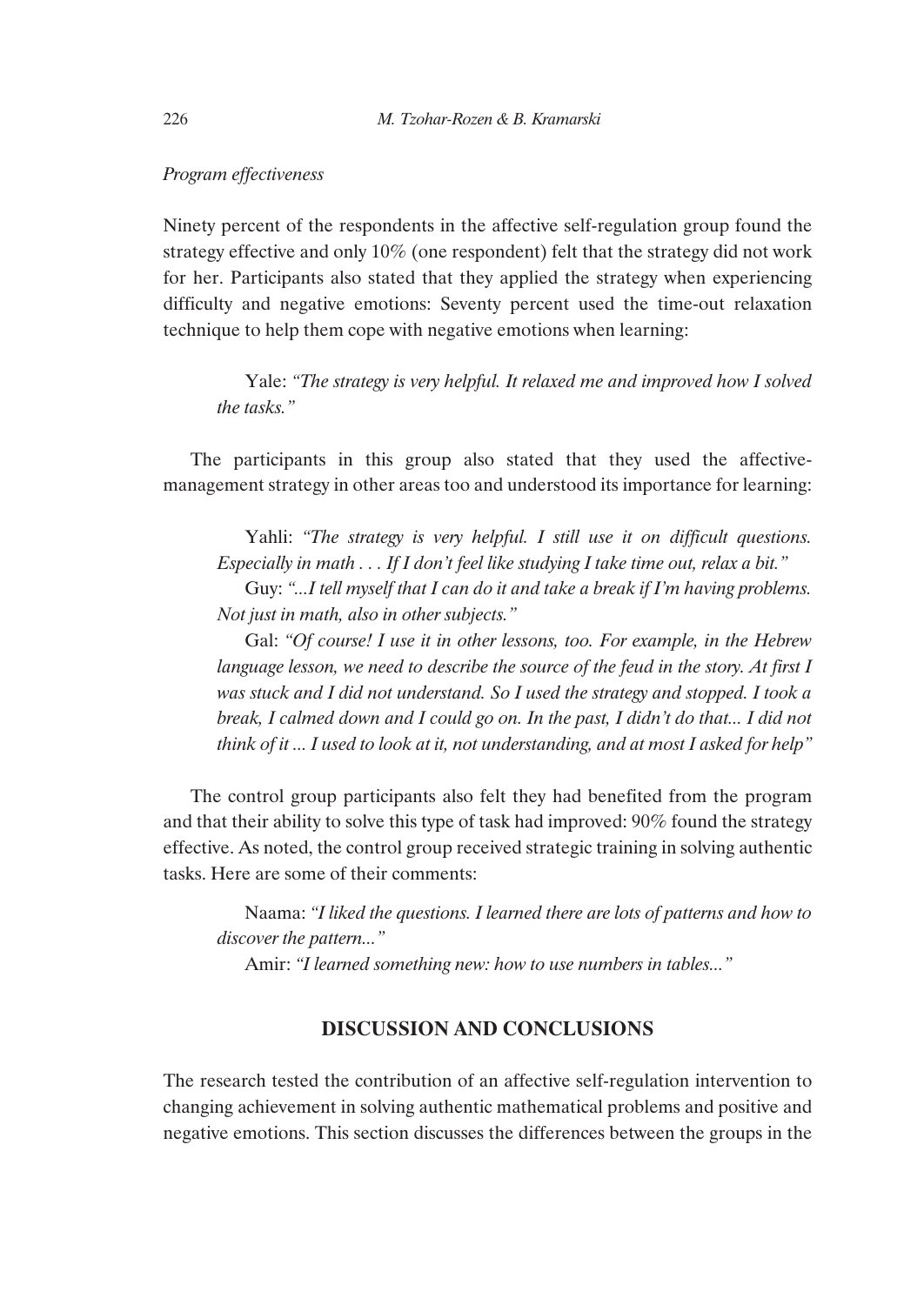following variables: (a) Positive and negative emotions, and (b) Solving authentic mathematical problems.

#### *Positive and negative emotions*

The findings show that negative emotions were decreased only in the affective selfregulation group. It can be assumed that this decrease is related to the nature of the program in which this group participated. The students received an explicit intervention, which was designed to regulate emotions by asking self-questions emphasizing emotional examination in all the learning phases ("How do I feel?") They were also taught different specific strategies for managing negative emotions (*"I am capable of doing it", "I relax and take time out", "I reread the problem to understand", "If I can't do it, I ask for help from an adult or friend"*).

The focused and intensive training which the students received enabled them to create a state of calmness for themselves that, in turn, led to a reduction in negative emotions. Thus, when the students identified a negative emotion while working on a task, they responded to it with the emotion-management strategy they had practiced in order to deal with it.

This finding is most important since, as we see from other studies, negative emotions exercise a negative effect on the learning process. According to these studies, negative emotions generate feelings of alienation from school and a disengagement from the learning process (Artino, 2009; Kramarski et al., 2010; Reschly, Huebner, Appleton, & Antaramian, 2008; Sherman & Wither, 2003). The affective self-regulation program was found to lower these negative emotions. This result was substantiated by the reflective interviews when most of the affective selfregulation students said they had monitored their emotions (*"How do I feel?"*) throughout the problem-solving phases and had applied the emotion-management strategies whenever they experienced negative emotions (*"The most important thing is to examine how you feel. If I feel bad, like upset, I take time out and try to relax."*).

Regarding changes in students' positive emotions, the findings showed no differences in the positive emotions of the two groups at both the beginning and the end of the intervention. The students indicated high levels of positive emotions before the intervention, creating a ceiling effect caused by students exaggerating their positive emotions at the start. This is in line with Labuhn, Zimmerman, and Hasselhom's (2010) findings. It may be that students' understanding that they were participating in an intervention boosted their confidence and increased their positive emotions. Future research should therefore test this hypothesis using interviews with the participants.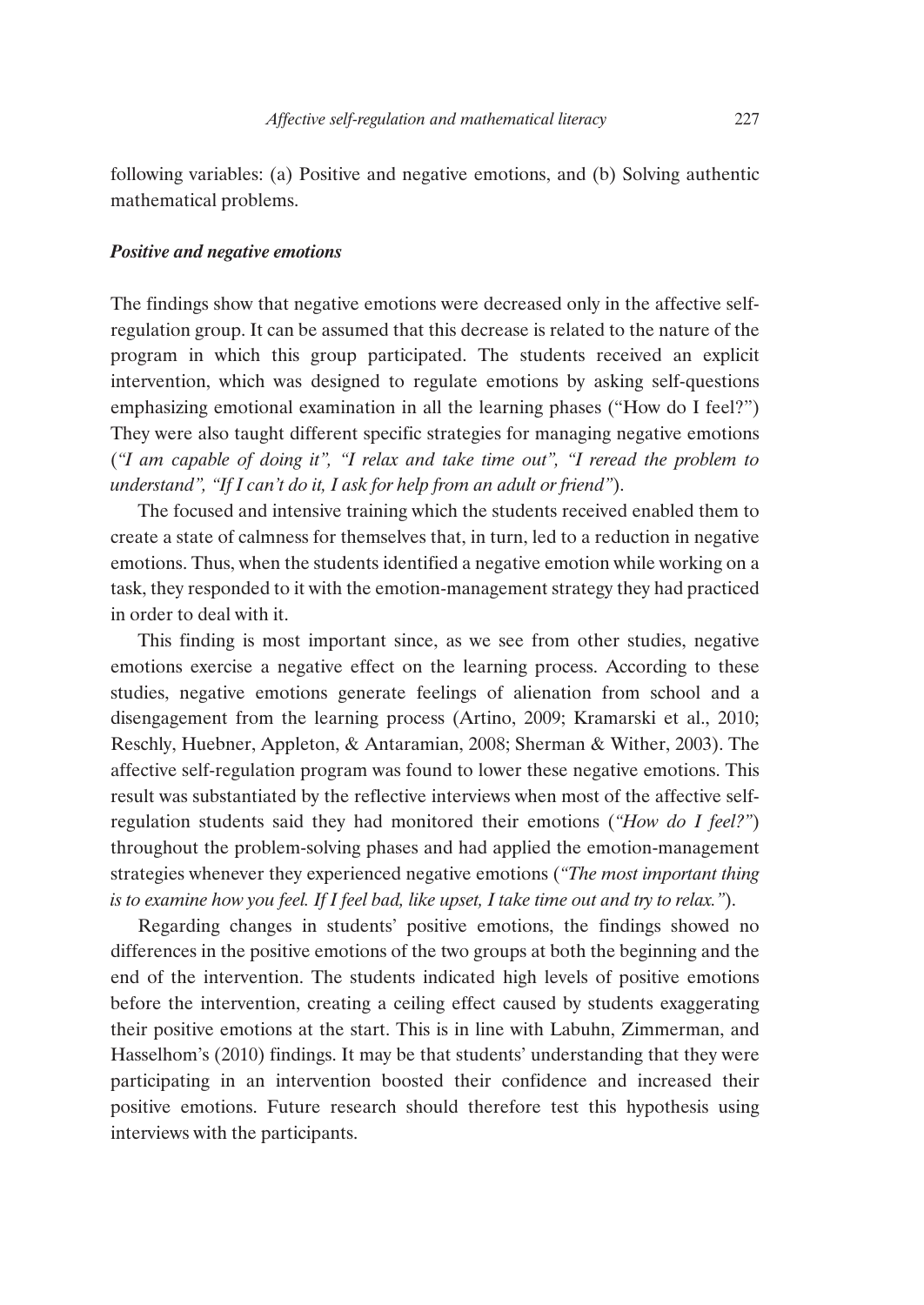#### *Post-intervention achievement in authentic mathematical problems*

No differences were found between groups as regards achievement for the numeric pattern problems. The requirements and complexity of the numeric pattern problems were the same before and after the intervention. It therefore seems that the exposure to authentic numeric pattern problems contributed to achievement in the affective self-regulation group and the control group in a similar way.

However, in the verbal pattern problem and the reasoning and generalization problem, the study showed that the affective self-regulation students outperformed their control group peers. Both of these types of problems required higher-order thinking than the problems given before the intervention. Several explanations for the efficacy of the affective self-reasoning program in solving these problems are proposed. First, the lower level of negative emotions in the affective self-regulation group tells us that learners were sufficiently emotionally available to solve mathematical problems requiring complex cognitive and metacognitive processes. This equipped them better for tackling problems and helped to improve their achievement. Other studies examining the link between positive and negative emotions and higher metacognitive functioning and achievement have supported the view that negative affect exacerbates task-irrelevant thoughts, thus, overloading working memory and reducing learners' available cognitive capacity (Zan et al., 2006). Negative emotions were also found to hamper learning (Ashcraft & Kirk, 2001; Efklides, 2011; Pekrun, Götz, Titz, & Perry, 2002). Conversely, positive emotions have been found to enhance creative academic engagement (Linnenbrink & Pintrich, 2003) and cognitive processing by redirecting the learner's attention, biasing memory retrieval, activating action tendencies, and improving appraisal performance during decision making (Linnenbrink, Ryan, & Pintrich, 1999; Zan et al., 2006).

Also, importantly, a relationship has been identified between emotions and motivation: positive emotions increase motivation (Pekrun et al., 2002) and lead to learning out of a desire to understand (Turner, Meyer, & Schweinle, 2003). This also leads to higher achievement (Götz, Frenzel, Pekrun, & Hall, 2006; Reschly et al., 2008) in tasks requiring higher cognitive competency (Zimmerman, 2000). Lower levels of negative emotions among the affective self-regulation group probably led to the realization of these capabilities, capabilities in the form of higher achievement compared to the control group. This explanation gains additional corroboration from the interview findings. The students indicated that the affective self-regulation program contributed both to their learning processes and to increasing their motivation to hammer away at the problems: *"The strategy helped me a lot, I felt more relaxed; I solved the tasks better. When I feel pressure I cannot do the tasks."*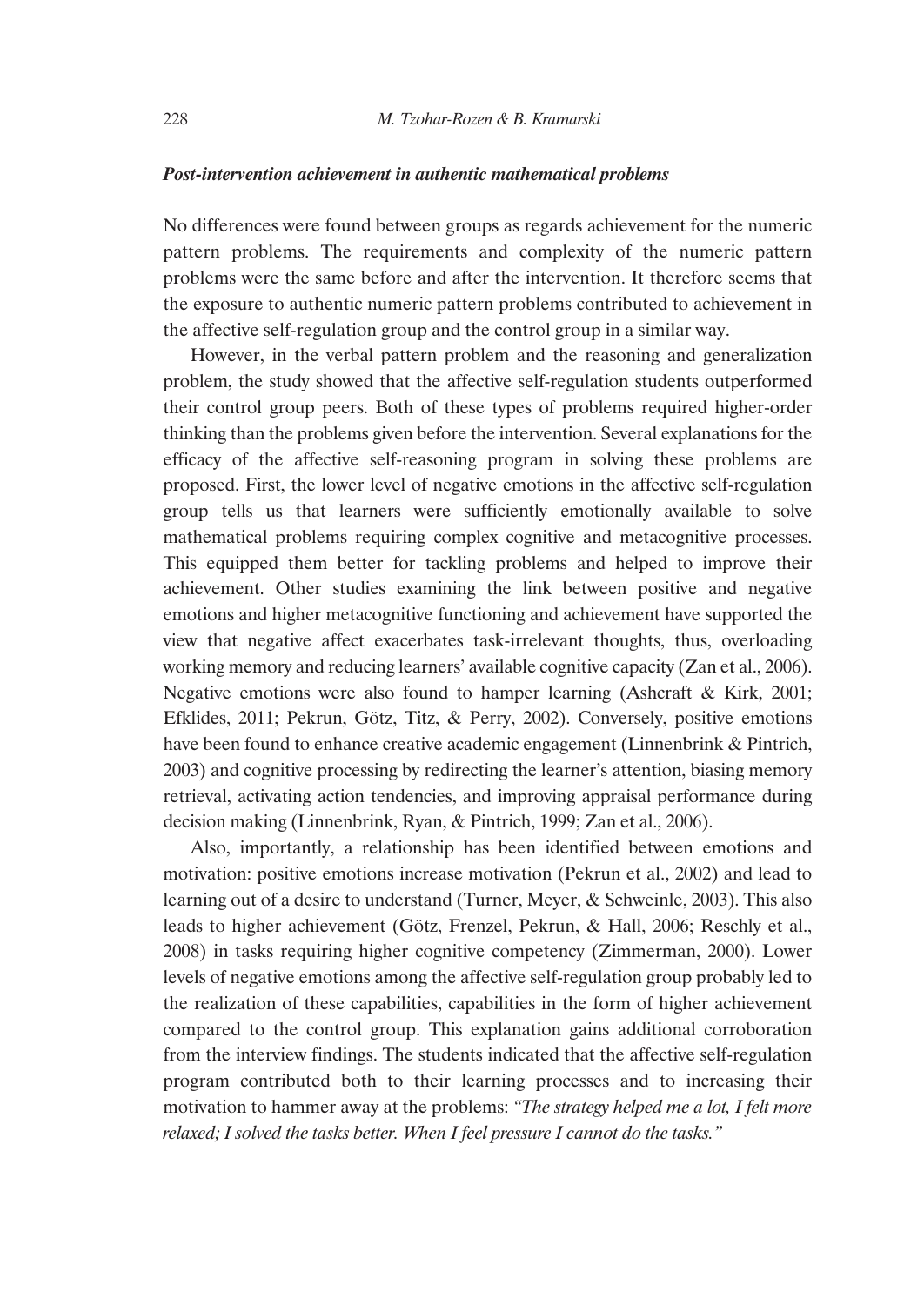Another important point relates to the kinds of difficulty caused by the authentic problems. Studies show that the entire process of authentic problem solving is accompanied by difficulty-from understanding the problem, planning the solution phases, reasoning, choosing an effective strategy, to thinking reflectively about the solution reached (Verschaffel et al., 2000). Affective self-regulation proved to be effective in coping with this ongoing difficulty. The reason is that students were taught to identify negative emotions and deal with them throughout the process, so that they did not give up, but coped with the task despite its complexity. Proof of this effect emerged from the interviews: *"You must check what you feel all the time ...otherwise you can't continue."*

This finding is supported by earlier studies showing that self-questioning during metacognitive self-regulation is effective and boosts achievement (Kramarski & Mizrachi, 2006; Kramarski et al., 2010). The present study took self-questioning one step further by examining the effectiveness of the strategy for fostering affective self-regulation. It was found that the strategy could reduce negative emotions and improve young learners' achievements in solving authentic mathematical problems.

This was also corroborated by the reflective interviews conducted three months after the intervention. The students accurately described the intervention program showing they had internalized the program fully: *"You check how you feel all the time. If good...continue... if not…use the strategy. Stop and tell yourself that you can take a break and then go back to it. If it's really hard, you can ask a friend or teacher".*

The students also stated that the program was effective both in math and in other subjects: *"...I say to myself that I can have a break whenever I have a problem. Not just in math but in other subjects as well."*

#### *Research contribution*

The study makes theoretical, methodological, and applied contributions to the literature. In theoretical terms, the current research deepens our understanding of the conceptualizations supporting the cultivation of self-regulation. At the same time, it widens our knowledge of the emotional component of self-regulated learning. It also supports the transition from affective self-regulation theory to educational praxis. The affective self-regulation intervention reported above is based on Pintrich's model (2000) of self-regulated learning. The main focus of Pintrich's model is on the metacognitive and motivational aspects of self-regulated learning in adult learners. In the present study, however, we focused on the affective aspect of self-regulated learning using self-generated questions specifically designed for young learners, which were found to be effective and internalized over time.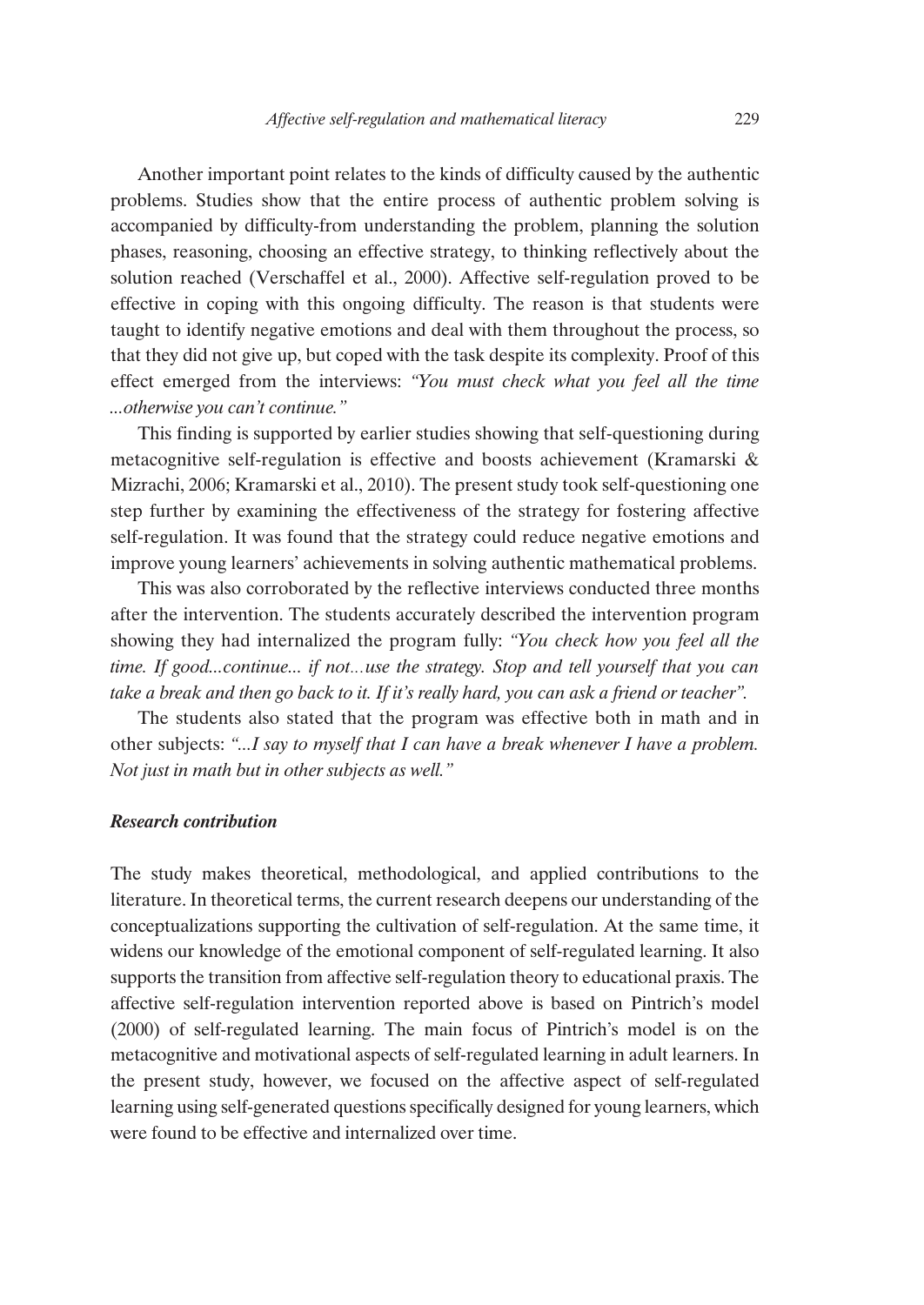Methodologically, a wide range of qualitative and quantitative measurement tools (mixed method) were used in this research. These tools included a pre/post program quantitative questionnaire and a reflective interview. Self-regulation researchers recently recommended using these tools (Greene & Azevedo, 2010; Veenman, 2007).

In terms of the practical contribution, a special, affective self-regulation program was developed specifically for young learners. The study proves that this program is effective and internalized over time. The program can therefore serve a foundation in teacher training and in-service training regarding the diverse approaches to affective self-regulation. In addition, these programs can be adapted for use with mature and young learners alike.

#### *Limitations and further research*

The study examined the effect of the affective self-regulation intervention (compared to the control group) only for solving authentic pattern problems, and we only used one teaching method (explicit instruction and self-questions). In addition, the focused intervention consisted of just 10 sessions whose effect was examined three months after their conclusion. It is therefore proposed to examine the effectiveness of this intervention in a variety of learning environments, such as in cooperative learning and in fading conditions. Longitudinal studies would also be useful to determine the impact of the various programs and to establish their transfer effect over time. A comprehensive examination of interventions is proposed for different types of learner, such as boys and girls, students with different achievement levels (high / low / average in mathematics), students with learning disabilities, and students with math anxiety. It would be also worthwhile for future research to carry out a process analysis. For example, students could solve authentic problems out loud. Given that the present study focused on quantitative data and interviews, future research could examine affective self-regulation processes, by analyzing them in real time as well, as suggested by Greene and Azevedo (2010).

### *Appendix A. Verbal pattern problem*

Dan builds a model with small hearts in several stages:

At the first stage- 5 hearts; At the second stage- 9 hearts; At the third stage- 15 hearts.

How many hearts will be in the fourth stage, the sixth stage and the 25th stage? Explain.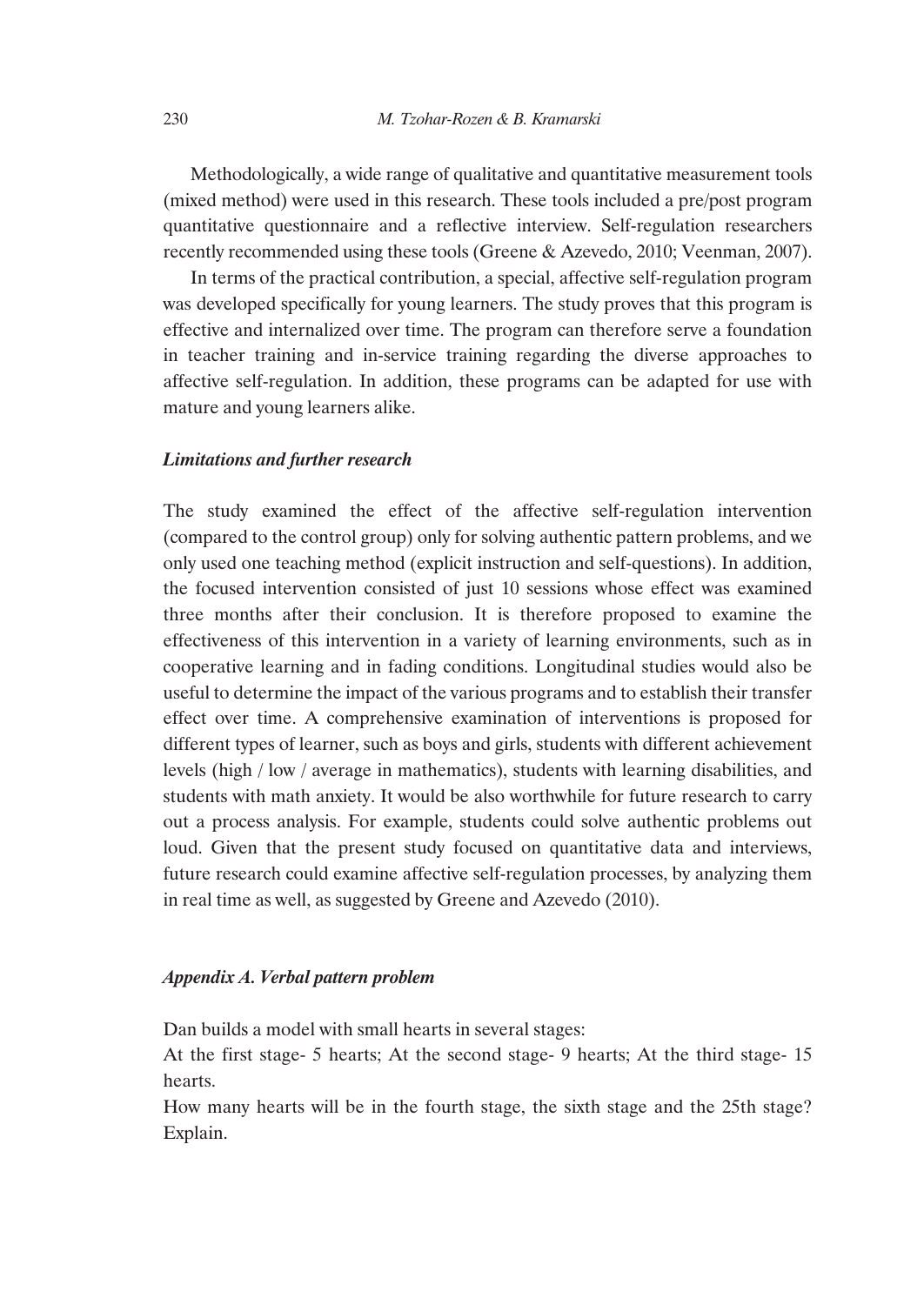### **REFERENCES**

- Artino, A. R. (2009). Think, feel, act: Motivational and emotional influences on military students' online academic success. *Journal of Computing in Higher Education, 21*, 146-166.
- Ashcraft, M. H., & Kirk, E. P. (2001). The relationships among working memory, math anxiety and performance. *Journal of Experimental Psychology, 130*(2), 224-237.
- Camahalan, F. M. G. (2006). Effects of self-regulated learning on mathematics achievement of selected Southeast Asian children. *Journal of Instructional Psychology, 33*(3), 194-205.
- Desoete, A., Roeyers, H., & De Clercq, A. (2003). Can offline metacognition enhance mathematical problem solving? *Journal of Educational Psychology, 95*(1), 188-200.
- Dignath, C., & Büttner, G. (2008). Components of fostering self-regulated learning among students. A meta-analysis on intervention studies at primary and secondary school level. *Metacognition and Learning, 3*(3), 231-264.
- Duckworth, K., Akerman, R., MacGregor, A., Salter, E., & Vorhaus, J. (2009). *Self-regulated learning: A literature review*. London: Institute of Education, University of London.
- Efklides, A. (2011). Interactions of metacognition with motivation and affect in selfregulated learning: The MASRL model. *Educational Psychologist, 46*(1), 6-25.
- Efklides, A., & Petkaki, C. (2005). Effects of mood on students' metacognitive experiences. *Learning and Instruction, 15*, 415-431.
- Fiedler, K. (2001). Affective states trigger processes of assimilation and accommodation. In L. L. Martin, & G. L. Clore (Eds.). *Theories of mood and cognition: A user's guidebook* (pp. 85-98). Mahwah, NJ: Erlbaum.
- Götz, T., Frenzel, A., Pekrun, R., & Hall, N. (2006). The domain specificity of academic emotional experiences. *The Journal of Experimental Education, 75*(1), 5-29.
- Grant, H., & Dweck, C. S. (2003). Clarifying achievement goals and their impact. *Journal of Personality and Social Psychology, 85*, 541-553.
- Greene, J. A., & Azevedo, R. (2010). The measurement of learners' self-regulated cognitive and metacognitive processes while using computer-based learning environments. *Educational Psychologist, 45*(4), 203-209.
- Hembree, R. (1990). The nature, effects and relief of mathematics anxiety. *Journal for Research in Mathematics Education, 21*, 33-46.
- Israeli Ministry of Education. (2004). *School's efficiency and growth measures test for 5th graders - Version A.* Jerusalem: Department of Assessment and Measurement in Education.
- King, A. (1990). Enhancing peer interaction and learning in the classroom through reciprocal peer questioning. *American Educational Research Journal, 27*(4), 664-687.
- King, A. (1992). Comparison of self-questioning, summarizing, and note taking-review as strategies for learning from lectures. *American Educational Research Journal, 29*(2), 303- 323.
- Kistner, S., Rakoczy, K., Dignath, C., Otto, B., Buttner, G., & Klieme, E. (2010). Promotion of self-regulated learning in the classroom: Investigating frequency, quality, and consequences for student performance. *Metacognition and Learning, 5*, 157-171.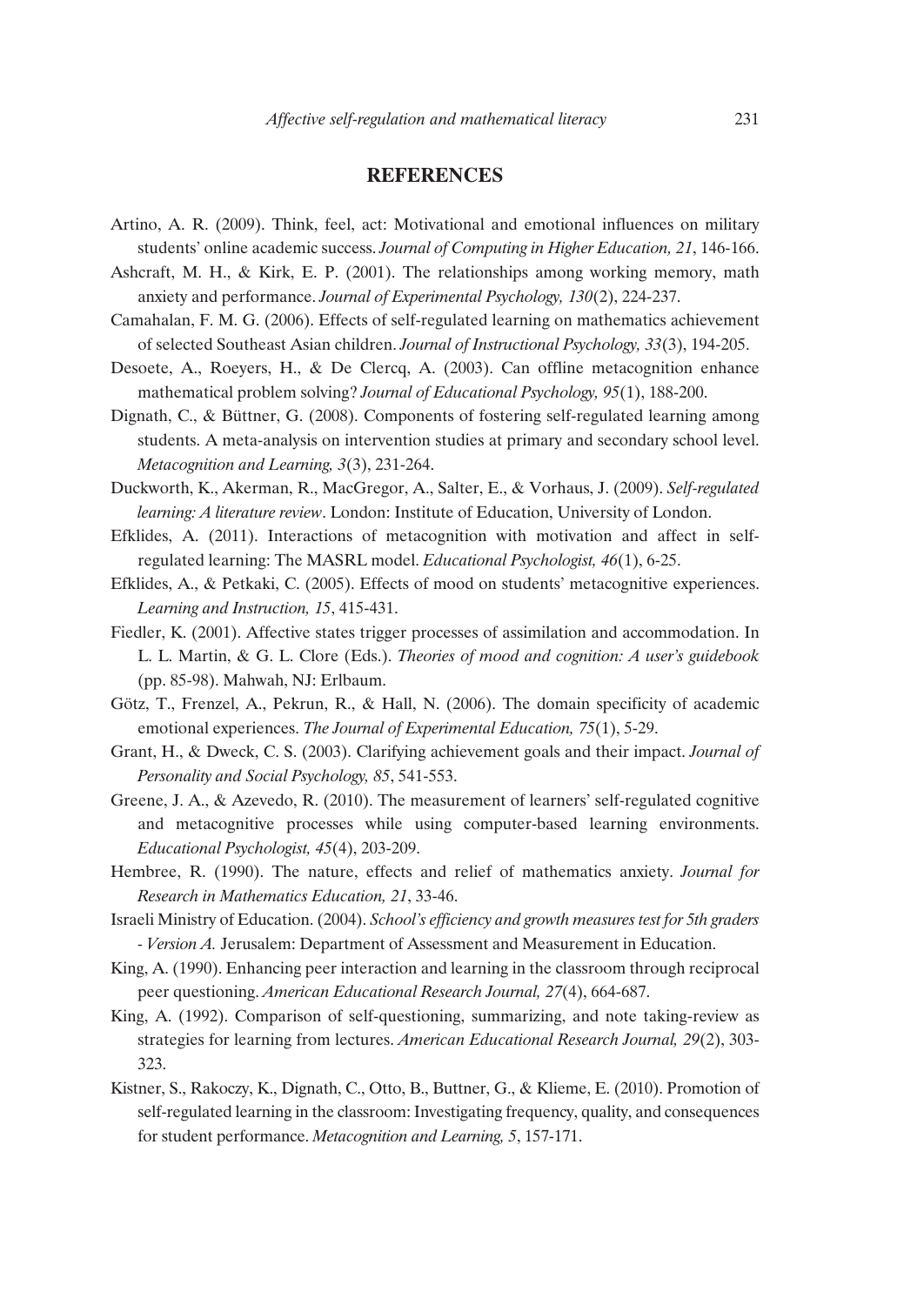- Kramarski, B., & Mevarech, Z. R., (2003). Enhancing mathematical reasoning in the classroom: Effects of cooperative learning and metacognitive training. *American Educational Research Journal, 40*(1), 281-310.
- Kramarski, B., Mevarech, Z. R., & Liberman, A. (2001). Effects of multilevel versus unilevel metacognitive training on mathematical reasoning. *The Journal of Educational Research, 94*(5), 292-300.
- Kramarski, B., & Mizrachi, N. (2006). Online discussion and self-regulated learning: Effects of four instructional methods on mathematical literacy. *The Journal of Educational Research, 99*(4), 218-230.
- Kramarski, B., Weiss, I., & Kololshi-Minsker, π. (2010). How can self- regulated learning (SRL) support problem solving of third-grade students with mathematics anxiety? ZDM - *The International Journal on Mathematics Education, 42*(2), 179-193.
- Labuhn, A. S., Zimmerman, B. J., & Hasselhom, M. (2010). Enhancing student' selfregulation and mathematics performance: The influence of feedback and self-evaluative standards. *Metacognition and Learning, 5*, 173-194.
- Linnenbrink, E. A. (2005). The dilemma of performance-approach goals: The use of multiple goal contexts to promote students' motivation and learning. *Journal of Educational Psychology, 97*, 197-213.
- Linnenbrink, E. A., & Pintrich, P. R. (2002). Achievement goal theory and affect: An asymmetrical bidirectional model. *Educational Psychologist, 37*(2), 69-78.
- Linnenbrink, E. A., & Pintrich, P. R. (2003, April). *Motivation, affect, and cognitive processing: What role does affect play?* Paper presented at the Annual Meeting of the American Educational Research Association, Chicago, IL.
- Linnenbrink, E. A., Ryan, A. M., & Pintrich, P. R. (1999). The role of goals and affect in working memory functioning. *Learning and Individual Differences, 11*, 213-230.
- Margalit, M., & Ankonina, B. D. (1991). Positive and negative affect in parenting disabled children. *Counseling Psychology Quarterly, 4*, 289-299.
- Masui, C., & De Corte, E. (2005). Learning to reflect and to attribute constructively as basic components of self-regulated learning. *British Journal of Educational Psychology, 75*(3), 351-372.
- Mevarech, Z. R., & Kramarski, B. (1997). IMPROVE: A multidimensional method for teaching mathematics in heterogeneous classroom. *American Educational Research Journal, 34*(2), 365-395.
- Moos, R. H., Cronkite, R. L., Billings, A. G., & Finney, J. W. (1987). *Revised Health and Daily Living Form Manual.* Palo Alto, C.A.: Veterans Administration and Stanford University, Medical Center.
- National Council of Teachers of Mathematics. (2000). *Principles and standards for school mathematics*. Reston, VA: Author.
- Olafson, K. M., & Ferraro, F. R. (2001). Effects of emotional state on lexical decision performance. *Brain and Cognition, 45*, 15-20.
- Organization for Economic Cooperation and Development. (2003). *Literacy skills for the world of tomorrow. Further results from PISA 2000*. Paris: Author.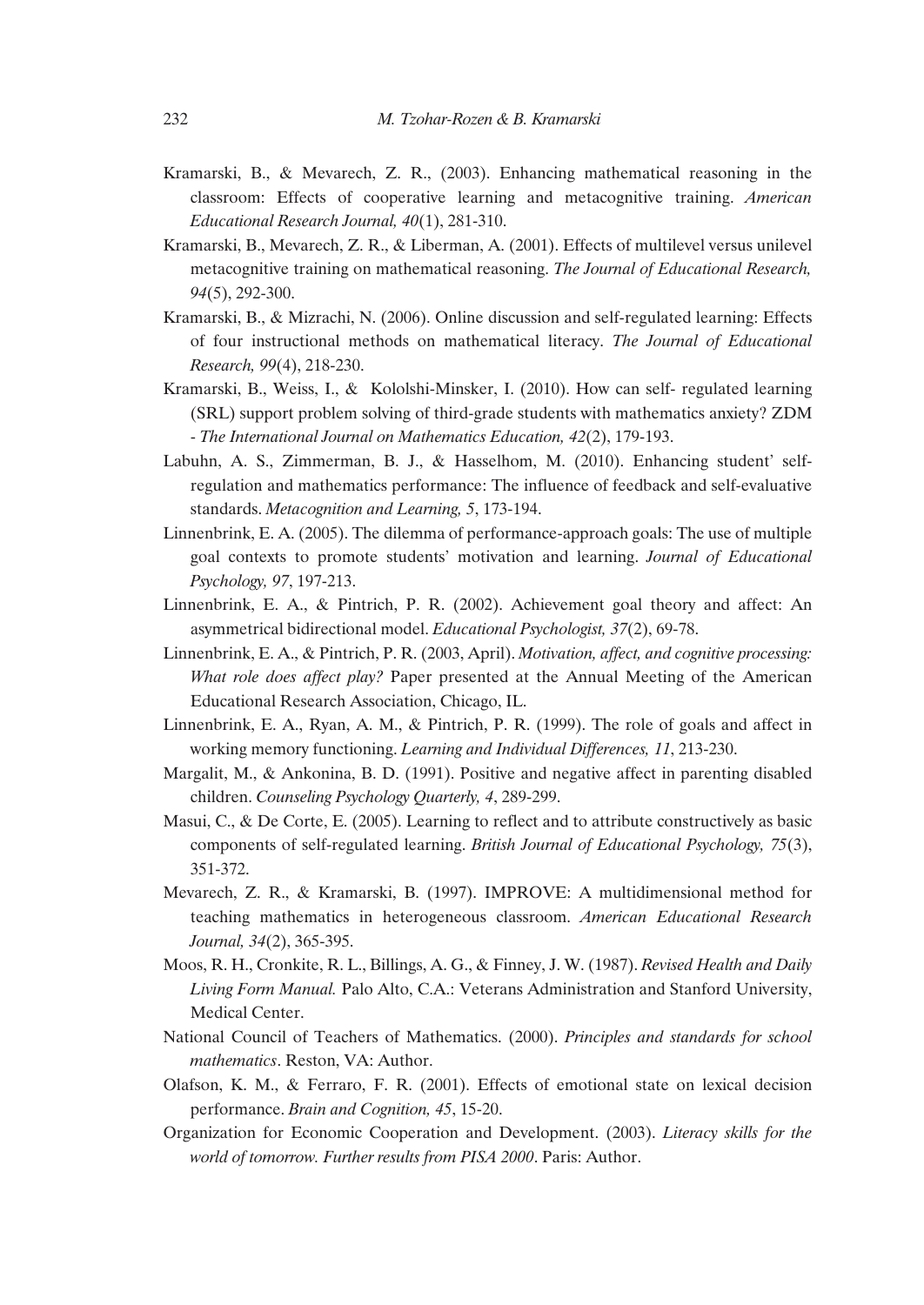- Otto, B. (2009). *How can motivated self-regulated learning be improved?* Manuscript submitted for publication.
- Pekrun, R., Götz, T., Titz, W., & Perry, R. (2002). Academic emotions in students` self-regulation: A program of qualitative and quantitative research. *Educational Psychologist, 37*, 91-105.
- Pekrun, R., Frenzel, A. C., Götz, T., & Perry, R. P. (2007). The control-value theory of achievement emotions: An integrative approach to emotions in education. In P. A. Schutz & R. Pekrun (Eds.), *Emotion in Education* (pp. 13-36). Amsterdam: Elsevier.
- Perels, F., Gürtler, T., & Schmitz, B. (2005). Training of self-regulatory and problem-solving competence. *Learning and Instruction, 15*(2), 123-139.
- Pintrich, P. R. (2000). The role of goal orientation in self-regulated learning. In M. Boekaerts, P. Pintrich, & M. Zeidner (Eds.), *Handbook of self-regulation: Research and application* (pp. 451-502). Orlando: Academic Press.
- Pintrich, P. R. (2003). A motivational science perspective on the role of student motivation in learning and teaching contexts. *Journal of Educational Psychology, 95*(4), 667-686.
- Reschly, A. L., Huebner, E. S., Appleton, J. J., & Antaramian, S. (2008). Engagement as flourishing: The contribution of positive emotions an coping to adolescents' engagement at school and with learning. *Psychology in the Schools, 45*(5), 419-431.
- Rosenberg, E. L. (1998). Levels of analysis and the organization of affect. *Review of General Psychology, 2*, 247-270.
- Schoenfeld, A. H. (1992). Learning to think mathematically: Problem solving, metacognition, and sense making in mathematics. In D. A. Grouws (Ed.), *Handbook of research on mathematics teaching and learning: A project of the National Council of Teachers of Mathematics* (pp. 334-370). New York: Macmillan.
- Sherman, B. F., & Wither, D. P. (2003). Mathematics anxiety and mathematics achievement. *Mathematics Education Research Journal, 15*(2), 138-150.
- Strauss, A., & Corbin, J. (1998). *Basics of qualitative research: Techniques and procedures for developing grounded theory*. Thousand Oaks, CA: Sage.
- Tobias, S. (1978). *Overcoming math anxienty*. New York: Norton.
- Turner, J. C., & Meyer, D. K. (2000). Studying and understanding the instructional contexts of classrooms: Using our past to forget our future. *Educational Psychologist, 35*(2), 69-85.
- Turner, J. C., Meyer, D. K., & Schweinle, A. (2003). The importance of emotion in theories of motivation: Empirical, methodological, and theoretical considerations from a goal theory perspective. *International Journal of Educational Research, 39*, 379-393.
- Van Luit, J. E. H., & Kroesbergen, E. H. (2006). Teaching metacognitive skills to students with mathematical disabilities. In A. Desoete & M. Veenman (Eds.), *Metacognition in mathematics education* (pp. 177-190). Haupauge, NY: Nova Science.
- Veenman, M. V. J. (2007). The assessment of metacognition: A matter of multi-method designs. *EAPA Newsletter of the European Association of Psychological Assessment, 1*, 8-9.
- Veenman, M. V. J., Van Hout-Wolters, B. H. A. M., & Afflerbach, P. (2006). Metacognition and learning: Conceptual and methodological consideration. *Metacognition and learning, 1*(1), 3-14.